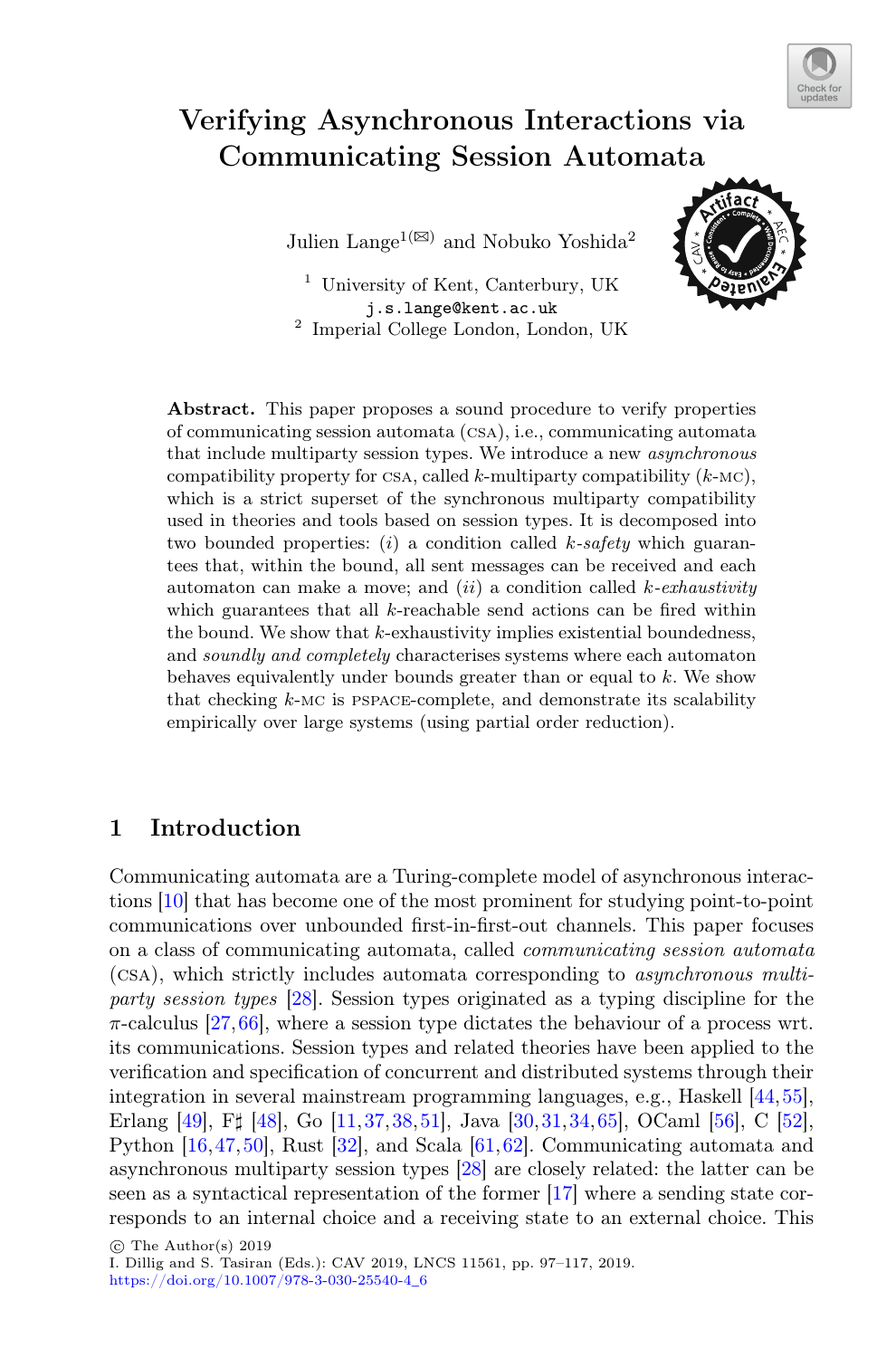correspondence between communicating automata and multiparty session types has become the foundation of many tools centred on session types, e.g., for generating communication API from multiparty session (global) types [\[30,](#page-18-2)[31](#page-18-3)[,48,](#page-19-3)[61\]](#page-20-2), for detecting deadlocks in message-passing programs [\[51](#page-19-6)[,67](#page-20-4)], and for monitoring session-enabled programs [\[5](#page-17-4),[16,](#page-17-2)[47](#page-19-9)[,49](#page-19-2),[50\]](#page-19-10). These tools rely on a property called *multiparty compatibility* [\[6](#page-17-5)[,18](#page-18-6)[,39](#page-19-11)], which guarantees that communicating automata representing session types interact correctly, hence enabling the identification of correct protocols or the detection of errors in endpoint programs. Multiparty compatible communicating automata validate two essential requirements for session types frameworks: every message that is sent can be eventually received and each automaton can always eventually make a move. Thus, they satisfy the *abstract* safety invariant  $\varphi$  for session types from [\[63](#page-20-5)], a prerequisite for session type systems to guarantee safety of the typed processes. Unfortunately, multiparty compatibility suffers from a severe limitation: it requires that each execution of the system has a synchronous equivalent. Hence, it rules out many correct systems. Hereafter, we refer to this property as *synchronous multiparty compatibility* (smc) and explain its main limitation with Example [1.](#page-1-0)

<span id="page-1-0"></span>*Example 1.* The system in Fig. [1](#page-2-0) contains an interaction pattern that is *not* supported by any definition of smc  $[6,18,39]$  $[6,18,39]$  $[6,18,39]$  $[6,18,39]$ . It consists of a client  $(c)$ , a server  $(s)$ , and a logger (1), which communicate via unbounded FIFO channels. Transition sr!*a* denotes that sender puts (asynchronously) message *a* on channel sr; and transition sr?*a* denotes the consumption of *a* from channel sr by receiver. The client sends a *req*uest and some *data* in a fire-and-forget fashion, before waiting for a response from the server. Because of the presence of this simple pattern, the system cannot be executed synchronously (i.e., with the restriction that a send action can only be fired when a matching receive is enabled), hence it is rejected by all definitions of smc from previous works, even though the system is safe (all sent messages are received and no automaton gets stuck).

Synchronous multiparty compatibility is reminiscent of a strong form of existential boundedness. Among the existing sub-classes of communicating automata (see  $[46]$  $[46]$  for a survey), existentially k-bounded communicating automata  $[22]$  $[22]$ stand out because they can be model-checked [\[8](#page-17-6),[21\]](#page-18-8) and they restrict the model in a natural way: any execution can be rescheduled such that the number of pending messages *that can be received* is bounded by k. However, existential boundedness is generally *undecidable* [\[22](#page-18-7)], even for a fixed bound k. This shortcoming makes it impossible to know when theoretical results are applicable.

To address the limitation of smc and the shortcoming of existential boundedness, we propose a (decidable) sufficient condition for existential boundedness, called k*-exhaustivity*, which serves as a basis for a wider notion of new compatibility, called k-multiparty compatibility (k-MC) where  $k \in \mathbb{N}_{\geq 0}$  is a bound on the number of pending messages in each channel. A system is  $k$ -MC when it is  $(i)$ k*-exhaustive*, i.e., all k-reachable send actions are enabled within the bound, and  $(ii)$   $k$ -safe, i.e., within the bound  $k$ , all sent messages can be received and each automaton can always eventually progress. For example, the system in Fig. [1](#page-2-0) is kmultiparty compatible for any  $k \in \mathbb{N}_{>0}$ , hence it does not lead to communication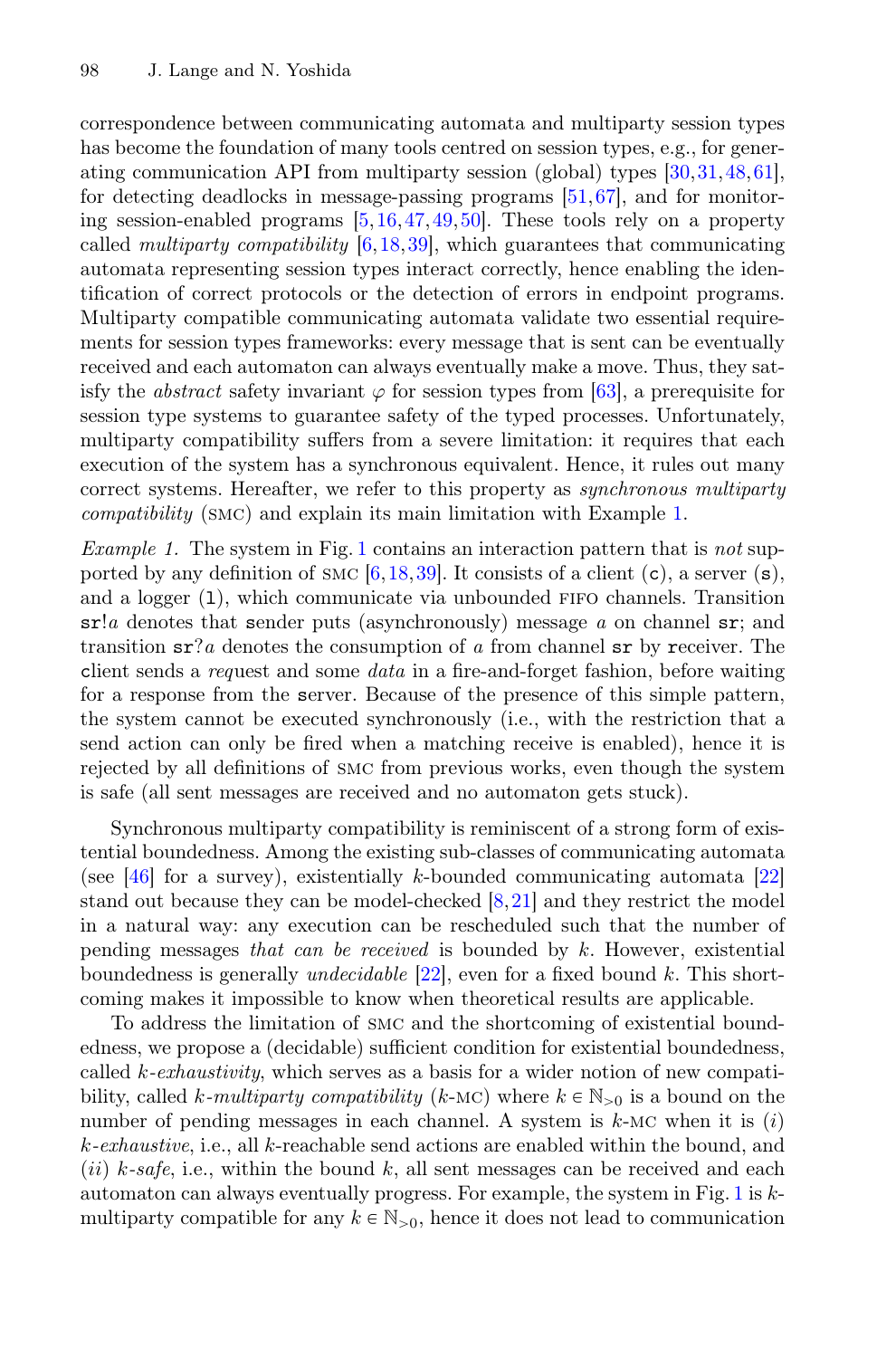

<span id="page-2-0"></span>Fig. 1. Client-Server-Logger example.

errors, see Theorem [1.](#page-7-0) The <sup>k</sup>-mc condition is a natural constraint for real-world systems. Indeed any finite-state system is  $k$ -exhaustive (for k sufficiently large), while any system that is not k-exhaustive (resp. k-safe) for any k is unlikely to work correctly. Furthermore, we show that if a system of CSA validates  $k$ exhaustivity, then each automaton locally behaves equivalently under any bound greater than or equal to k, a property that we call *local bound-agnosticity*. We give a *sound and complete* characterisation of <sup>k</sup>-exhaustivity for csa in terms of local bound-agnosticity, see Theorem [3.](#page-8-0) Additionally, we show that the complexity of checking  $k$ -MC is PSPACE-complete (i.e., no higher than related algorithms) and we demonstrate empirically that its cost can be mitigated through (sound and complete) partial order reduction.

In this paper, we consider *communicating session automata* (csa), which cover the most common form of asynchronous multiparty session types [\[15\]](#page-17-7) (see *Remark* [3\)](#page-5-0), and have been used as a basis to study properties and extensions of session types  $[6,7,18,30,31,41,42,47,49,50]$  $[6,7,18,30,31,41,42,47,49,50]$  $[6,7,18,30,31,41,42,47,49,50]$  $[6,7,18,30,31,41,42,47,49,50]$  $[6,7,18,30,31,41,42,47,49,50]$  $[6,7,18,30,31,41,42,47,49,50]$  $[6,7,18,30,31,41,42,47,49,50]$  $[6,7,18,30,31,41,42,47,49,50]$  $[6,7,18,30,31,41,42,47,49,50]$  $[6,7,18,30,31,41,42,47,49,50]$  $[6,7,18,30,31,41,42,47,49,50]$  $[6,7,18,30,31,41,42,47,49,50]$  $[6,7,18,30,31,41,42,47,49,50]$ . More precisely, CSA are deterministic automata, whose every state is either sending (internal choice), receiving (external choice), or final. We focus on csa that preserve the intent of internal and external choices from session types. In these csa, whenever an automaton is in a sending state, it can fire any transition, no matter whether channels are bounded; when it is in a receiving state then at most one action must be enabled.

*Synopsis.* In Sect. [2,](#page-2-1) we give the necessary background on communicating automata and their properties, and introduce the notions of output/input bound independence which guarantee that internal/external choices are preserved in bounded semantics. In Sect. [3,](#page-5-1) we introduce the definition of  $k$ -multiparty compatibility  $(k-MC)$  and show that  $k-MC$  systems are safe for systems which validate the bound independence properties. In Sect. [4,](#page-9-0) we formally relate existential boundedness  $[22,35]$  $[22,35]$  $[22,35]$ , synchronisability  $[9]$  $[9]$ , and k-exhaustivity. In Sect. [5](#page-13-0) we present an implementation (using partial order reduction) and an experimental evaluation of our theory. We discuss related works in Sect. [6](#page-14-0) and conclude in Sect. [7.](#page-16-0)

See [\[43](#page-19-15)] for a full version of this paper (including proofs and additional examples). Our implementation and benchmark data are available online [\[33\]](#page-18-10).

## <span id="page-2-1"></span>2 Communicating Automata and Bound Independence

This section introduces notations and definitions of communicating automata (following  $[12,39]$  $[12,39]$  $[12,39]$ ), as well as the notion of output (resp. input) bound independence which enforces the intent of internal (resp. external) choice in csa.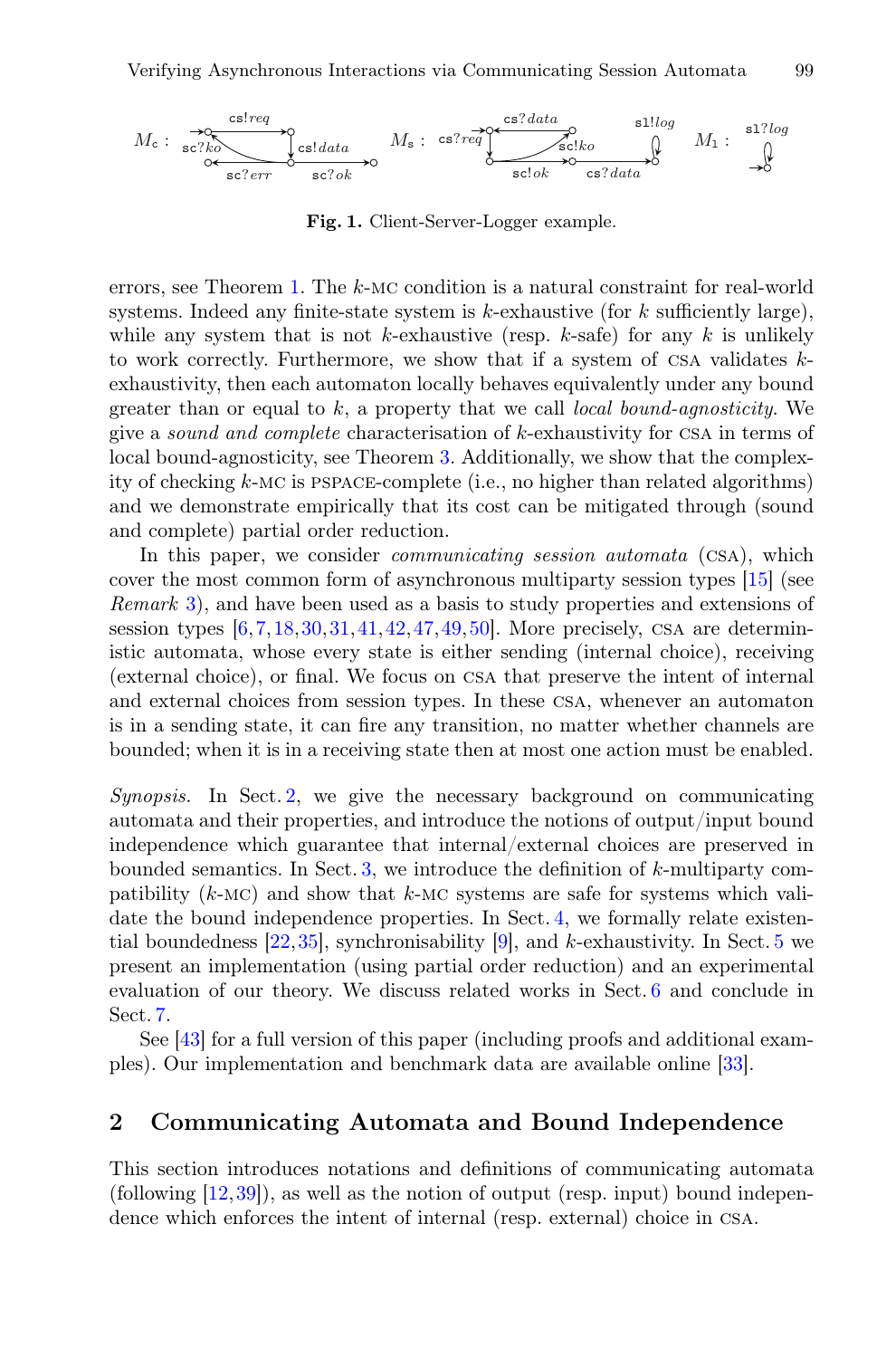Fix a finite set  $P$  of *participants* (ranged over by  $p$ ,  $q$ ,  $r$ ,  $s$ , etc.) and a finite alphabet  $\Sigma$ . The set of *channels* is  $C \stackrel{\text{def}}{=} \{ pq \mid p, q \in \mathcal{P} \text{ and } p \neq q \},$  $\mathcal{A} \stackrel{\text{def}}{=} C \times \{1, ?\} \times \Sigma$  is the set of *actions* (ranged over by  $\ell$ ),  $\Sigma^*$  (resp.  $\mathcal{A}^*$ ) is the set of finite words on  $\Sigma$  (resp. A). Let w range over  $\Sigma^*$ , and  $\phi, \psi$  range over  $\mathcal{A}^*$ . Also,  $\epsilon$  ( $\notin \Sigma \cup \mathcal{A}$ ) is the empty word, |w| denotes the length of w, and w · w' is the concatenation of w and w' (these notations are overloaded for words in  $\mathcal{A}^*$ ).

Definition 1 (Communicating automaton). *A* communicating automaton *is a finite transition system given by a triple*  $M = (Q, q_0, \delta)$  where Q *is a finite set of* states,  $q_0 \in Q$  *is the initial state, and*  $\delta \subseteq Q \times A \times Q$  *is a set of transitions.* 

The transitions of a communicating automaton are labelled by actions in  $A$  of the form sr!*a*, representing the *emission* of message a from participant s to r, or  $sr$ ?*a* representing the *reception* of a by r. Define  $subj(pq!a) = subj(qp?a) = p$ ,  $obj(pq!a) = obj(qp?a) = q$ , and  $chan(pq!a) = chan(pq?a) = pq$ . The projection of  $\ell$  onto p is defined as  $\pi_{p}(\ell) = \ell$  if  $subj(\ell) = p$  and  $\pi_{p}(\ell) = \epsilon$  otherwise. Let  $\dagger$ range over  $\{1, ?\}$ , we define:  $\pi_{pq}^{\dagger}(\mathbf{p}\mathbf{q} \dagger a) = a$  and  $\pi_{pq}^{\dagger'}(\mathbf{sr} \dagger a) = \epsilon$  if either  $pq \neq \mathbf{sr}$ or  $\dagger \neq \dagger'$ . We extend these definitions to sequences of actions in the natural way.

A state  $q \in Q$  with no outgoing transition is *final*; q is *sending* (resp. *receiving*) if it is not final and all its outgoing transitions are labelled by send (resp. receive) actions, and q is *mixed* otherwise.  $M = (Q, q_0, \delta)$  is *deterministic* if  $\forall (q, \ell, q'), (q, \ell', q'') \in \delta : \ell = \ell' \implies q' = q''.\ M = (Q, q_0, \delta)$ is *send* (resp. *receive*) *directed* if for all sending (resp. receiving)  $q \in Q$  and  $(q, \ell, q'), (q, \ell', q'') \in \delta : obj(\ell) = obj(\ell').$  *M* is *directed* if it is send and receive directed.

*Remark 1.* In this paper, we consider only deterministic communicating automata without mixed states, and call them *Communicating Session Automata* (csa). We discuss possible extensions of our results beyond this class in Sect. [7.](#page-16-0)

**Definition 2 (System).** *Given a communicating automaton*  $M_p = (Q_p, q_{0p}, \delta_p)$ *for each*  $p \in \mathcal{P}$ *, the tuple*  $S = (M_p)_{p \in \mathcal{P}}$  *is a* system. A configuration of S is a *pair*  $s = (q; w)$  *where*  $q = (q_p)_{p \in \mathcal{P}}$  *with*  $q_p \in Q_p$  *and where*  $w = (w_{pq})_{pq \in \mathcal{C}}$ *with*  $w_{pq} \in \Sigma^*$ ; component **q** *is the* control state *and*  $q_p \in Q_p$  *is the* local state *of automaton*  $M_p$ . The initial configuration of S is  $s_0 = (q_0; \epsilon)$  where  $q_0 = (q_{0p})_{p \in \mathcal{P}}$ *and we write*  $\epsilon$  *for the*  $|\mathcal{C}|$ *-tuple*  $(\epsilon, \ldots, \epsilon)$ *.* 

Hereafter, we fix a communicating session automaton  $M_{\rm p} = (Q_{\rm p}, q_{0{\rm p}}, \delta_{\rm p})$  for each  $p \in \mathcal{P}$  and let  $S = (M_p)_{p \in \mathcal{P}}$  be the corresponding system whose initial configuration is  $s_0$ . For each  $p \in \mathcal{P}$ , we assume that  $\forall (q, \ell, q') \in \delta_p : subj(\ell) = p$ . We assume that the components of a configuration are named consistently, e.g., for  $s' = (\mathbf{q'}; \mathbf{w'}),$  we implicitly assume that  $\mathbf{q'} = (q'_{p})_{p \in \mathcal{P}}$  and  $\mathbf{w'} = (w'_{pq})_{pq \in \mathcal{C}}$ .

Definition 3 (Reachable configuration). *Configuration*  $s' = (q'; w')$  *is* reachable *from configuration*  $s = (q; w)$  *by* firing transition  $\ell$ , written  $s \stackrel{\ell}{\rightarrow} s'$ *(or*  $s \to s'$  *when*  $\ell$  *is not relevant), if there are*  $s, r \in \mathcal{P}$  *and*  $a \in \Sigma$  *such that either:*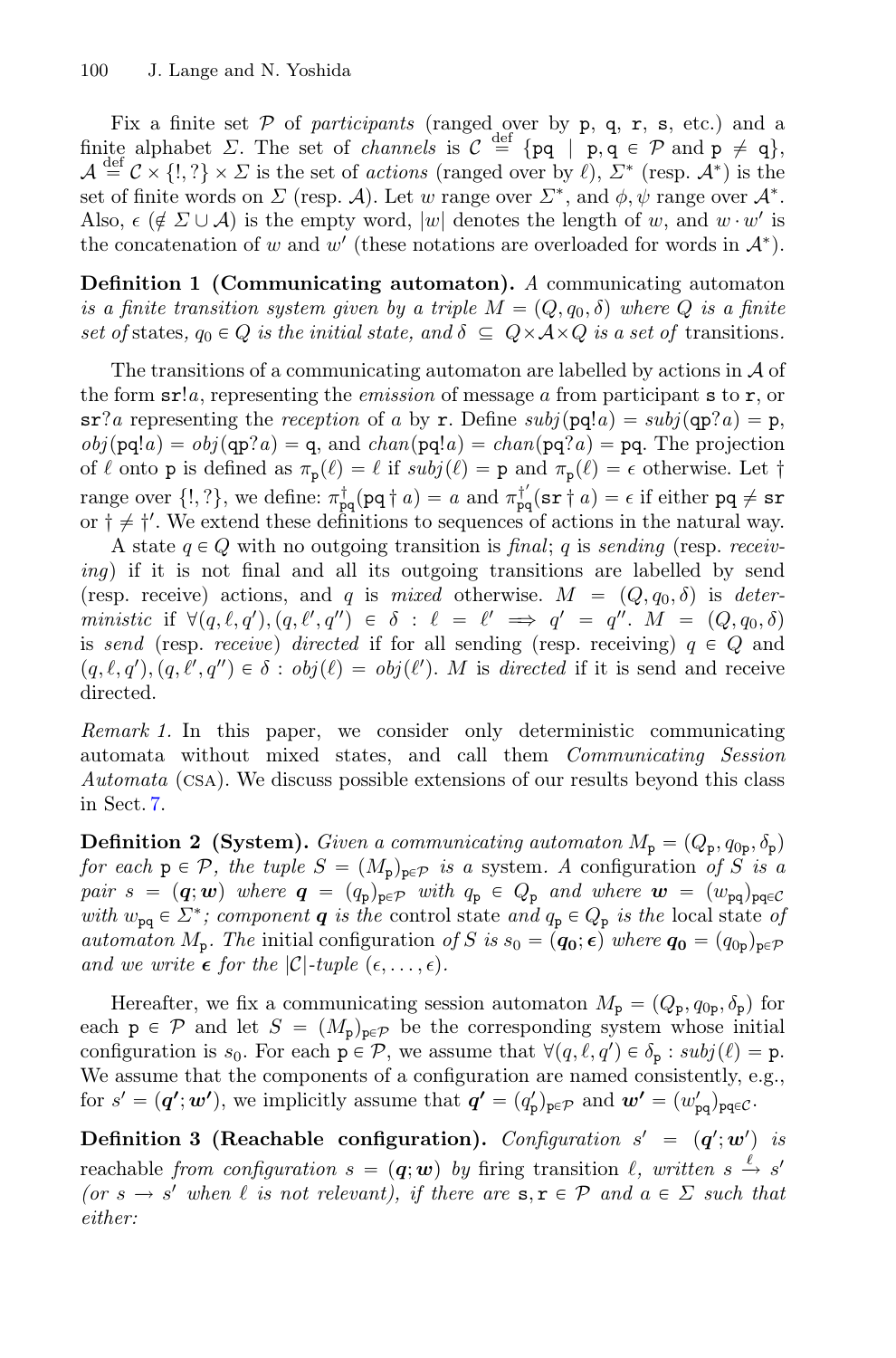- *1.* (a)  $\ell = \text{sr}!a$  and  $(q_s, \ell, q'_s) \in \delta_s$ , (b)  $q'_p = q_p$  for all  $p \neq s$ , (c)  $w'_{sr} = w_{sr} \cdot a$ and  $w'_{pq} = w_{pq}$  for all  $pq \neq sr$ ; or
- 2. (a)  $\ell = \text{sr}$ ?*a and*  $(q_r, \ell, q'_r) \in \delta_r$ , (b)  $q'_p = q_p$  *for all*  $p \neq r$ , (c)  $w_{sr} = a \cdot w'_{sr}$ , and  $w'_{pq} = w_{pq}$  for all  $pq \neq sr$ .

*Remark 2.* Hereafter, we assume that any bound k is finite and  $k \in \mathbb{N}_{>0}$ .

We write  $\rightarrow^*$  for the reflexive and transitive closure of  $\rightarrow$ . Configuration  $(q; w)$  is k-bounded if  $\forall$ pq  $\in C : |w_{pq}| \le k$ . We write  $s_1 \xrightarrow{\ell_1 \cdots \ell_n} s_{n+1}$  when  $s_1 \stackrel{\ell_1}{\longrightarrow} s_2 \cdots s_n \stackrel{\ell_n}{\longrightarrow} s_{n+1}$ , for some  $s_2, \ldots, s_n$  (with  $n \ge 0$ ); and say that the *execution*  $\ell_1 \cdots \ell_n$  is k-bounded from  $s_1$  if  $\forall 1 \leq i \leq n+1 : s_i$  is k-bounded. Given  $\phi \in \mathcal{A}^*$ , we write  $p \notin \phi$  iff  $\phi = \phi_0 \cdot \ell \cdot \phi_1 \implies \text{subj}(\ell) \neq p$ . We write  $s \xrightarrow{\phi} k s'$ if s' is reachable with a k-bounded execution  $\phi$  from s. The set of *reachable configurations of* S is  $RS(S) = \{s \mid s_0 \rightarrow *s\}$ . The k-reachability set of S is the largest subset  $RS_k(S)$  of  $RS(S)$  within which each configuration s can be reached by a k-bounded execution from  $s_0$ .

Definition [4](#page-4-0) streamlines notions of safety from previous works [\[6](#page-17-5)[,12](#page-17-10),[18,](#page-18-6)[39\]](#page-19-11) (absence of deadlocks, orphan messages, and unspecified receptions).

**Definition 4** (k-Safety). S is k-safe if the following holds  $\forall (\mathbf{q}; \mathbf{w}) \in RS_k(S)$ :

- <span id="page-4-0"></span> $(\textbf{ER}) \ \forall \text{pq} \in \mathcal{C}, \text{ if } w_{\text{pq}} = a \cdot w', \text{ then } (\textbf{q}; \textbf{w}) \rightarrow_k^* \frac{\text{pq}^2 a}{\text{qp}^2 a},$
- $(\text{PG})$   $\forall \text{p} \in \mathcal{P}, \text{ if } q_{\text{p}} \text{ is receiving, then } (\textbf{q}; \textbf{w}) \rightarrow_k^* \frac{\text{q}^{2a}}{2}$  for  $\text{q} \in \mathcal{P}$  and  $a \in \Sigma$ .

*We say that* S *is* safe *if it validates the unbounded version of k-safety (* $\infty$ *-safe).* 

Property (er), called *eventual reception*, requires that any sent message can always eventually be received (i.e., if *a* is the head of a queue then there must be an execution that consumes *<sup>a</sup>*), and Property (pg), called *progress*, requires that any automaton in a receiving state can eventually make a move (i.e., it can always eventually receive an *expected* message).

We say that a configuration *s* is *stable* iff  $s = (q, \epsilon)$ , i.e., all its queues are empty. Next, we define the *stable property* for systems of communicating automata, following the definition from [\[18\]](#page-18-6).

**Definition 5 (Stable).** *S has the* stable property *(SP) if*  $\forall s \in RS(S) : \exists (\mathbf{q}; \epsilon) \in RS(S) : s \rightarrow^*(\mathbf{q}; \epsilon)$  $RS(S) : s \rightarrow^{*}(\mathbf{q}; \epsilon)$ *.* 

A system has the stable property if it is possible to reach a stable configuration from any reachable configuration. This property is called *deadlock-free* in [\[22](#page-18-7)]. The stable property implies the eventual reception property, but not safety (e.g., an automaton may be waiting for an input in a stable configuration, see Example [2\)](#page-4-1), and safety does not imply the stable property, see Example [4.](#page-6-0)

<span id="page-4-1"></span>*Example 2.* The following system has the stable property, but it is not safe.

$$
M_{\mathbf{s}}: \underset{\circ \leftarrow \mathbf{p}\mathbf{q}!a \ \underset{\delta}{\downarrow} \ \mathbf{p}\mathbf{q}!b \rightarrow \circlearrowright} M_{\mathbf{q}}: \underset{\circ \leftarrow \mathbf{p}\mathbf{q}?a \ \underset{\delta}{\downarrow} \ \mathbf{p}\mathbf{q}?b \rightarrow \circlearrowleft} \mathbf{q}!c \longrightarrow M_{\mathbf{r}}: \underset{\delta \text{ or } \mathbf{p}?c \rightarrow \circlearrowleft} \circlearrowleft M_{\mathbf{r}}: \underset{\delta \text{ or } \mathbf{p}?c \rightarrow \circlearrowleft} \circlearrowleft M_{\mathbf{p}}: \underset{\delta \text{ or } \mathbf{p}?c \rightarrow \circlearrowleft} \circlearrowleft M_{\mathbf{p}}: \underset{\delta \text{ or } \mathbf{p}?c \rightarrow \circlearrowleft} \circlearrowleft M_{\mathbf{p}}: \underset{\delta \text{ or } \mathbf{p}?c \rightarrow \circlearrowleft} \circlearrowleft M_{\mathbf{p}}: \underset{\delta \text{ or } \mathbf{p}?c \rightarrow \circlearrowleft} \circlearrowleft M_{\mathbf{p}}: \underset{\delta \text{ or } \mathbf{p}?c \rightarrow \circlearrowleft} \circlearrowleft M_{\mathbf{p}}: \underset{\delta \text{ or } \mathbf{p}?c \rightarrow \circlearrowleft} \circlearrowleft M_{\mathbf{p}}: \underset{\delta \text{ or } \mathbf{p}?c \rightarrow \circlearrowleft} \circlearrowleft M_{\mathbf{p}}: \underset{\delta \text{ or } \mathbf{p}?c \rightarrow \circlearrowleft} \circlearrowleft M_{\mathbf{p}}: \underset{\delta \text{ or } \mathbf{p}?c \rightarrow \circlearrowleft} \circlearrowleft M_{\mathbf{p}}: \underset{\delta \text{ or } \mathbf{p}?c \rightarrow \circlearrowleft} \circlearrowleft M_{\mathbf{p}}: \underset{\delta \text{ or } \mathbf{p}?c \rightarrow \circlearrowleft} \circlearrowleft M_{\mathbf{p}}: \underset{\delta \text{ or } \mathbf{p}?c \rightarrow \circlearrowleft} \circlearrowleft M_{\mathbf{p}}: \underset{\delta \text{ or } \mathbf{p}?c \rightarrow \circlearrowleft} \circlearrowleft M_{\mathbf{p}}: \underset{\delta \text{ or } \mathbf{p
$$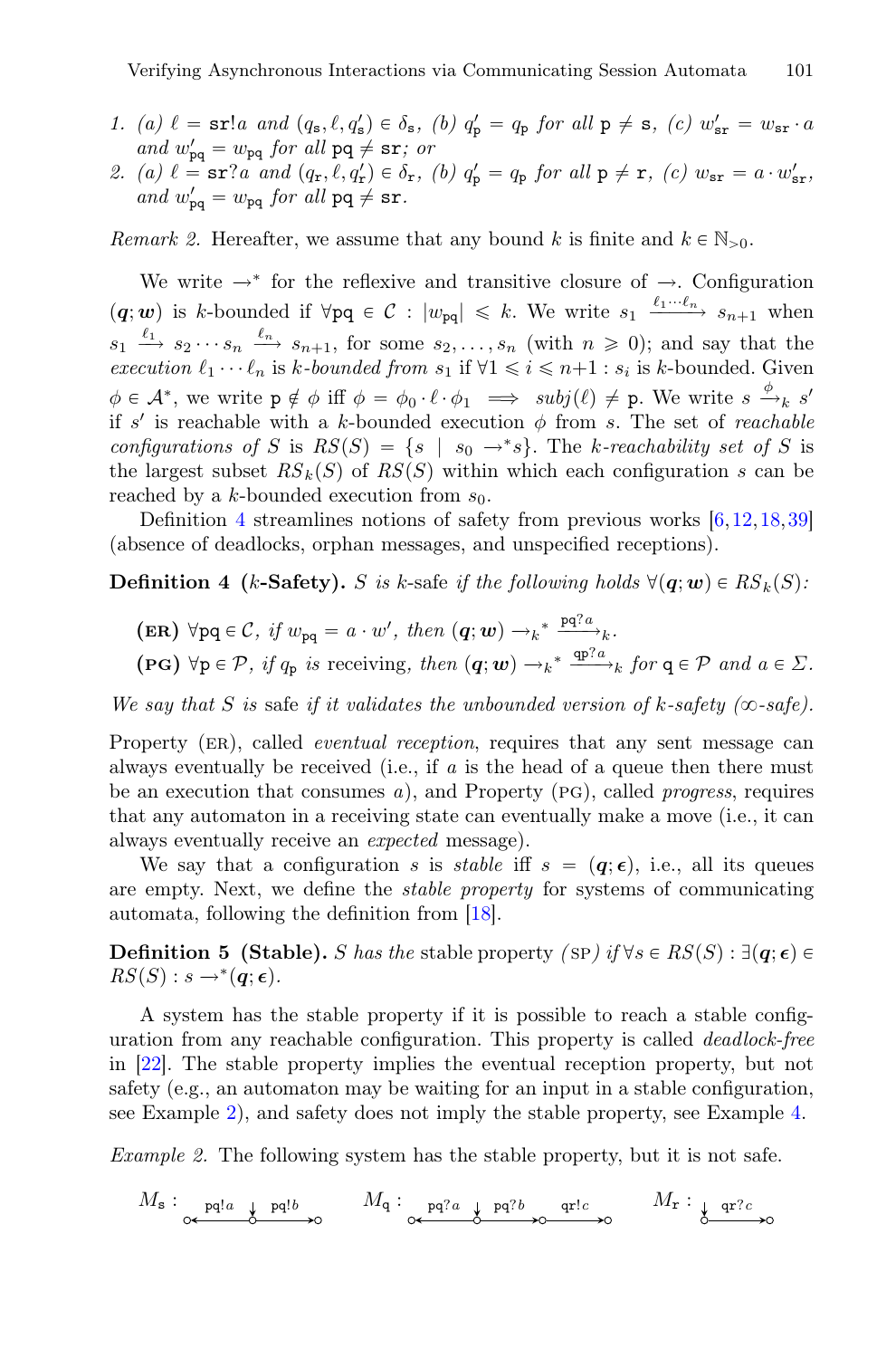Next, we define two properties related to *bound independence*. They specify classes of csa whose branching behaviours are not affected by channel bounds.

**Definition 6 (k-OBI).** S is k-output bound independent (k-OBI), if  $\forall s$  =  $(q; w) \in RS_k(S)$  *and*  $\forall p \in \mathcal{P}$ *, if*  $s \xrightarrow{pq!a} k$ *, then*  $\forall (q_p, pr!b, q'_p) \in \delta_p : s \xrightarrow{pr!b} k$ *.* 



<span id="page-5-2"></span>Fig. 2. Example of a *non*-ibi and *non*-safe system.

**Definition 7** (k-IBI). S is k-input bound independent *(k-IBI), if*  $\forall s = (q; w) \in$  $RS_k(S)$  and  $\forall p \in \mathcal{P}$ , if  $s \stackrel{\text{qp?}a}{\longrightarrow}_k$ , then  $\forall \ell \in \mathcal{A} : s \stackrel{\ell}{\longrightarrow}_k \wedge subj(\ell) = p \implies \ell = \text{qp?}a$ .

If  $S$  is  $k$ -OBI, then any automaton that reaches a sending state is able to fire any of its available transitions, i.e., sending states model *internal choices* which are not constrained by bounds greater than or equal to  $k$ . Note that the unbounded version of k-OBI  $(k = \infty)$  is trivially satisfied for any system due to unbounded asynchrony. If  $S$  is  $k$ -IBI, then any automaton that reaches a receiving state is able to fire at most one transition, i.e., receiving states model *external choices* where the behaviour of the receiving automaton is controlled exclusively by its environment. We write IBI for the unbounded version of  $k$ -IBI  $(k = \infty)$ .

Checking the ibi property is generally undecidable. However, systems consisting of (send and receive) *directed* automata are trivially k-IBI and k-OBI for all <sup>k</sup>, this subclass of csa was referred to as *basic* in [\[18\]](#page-18-6). We introduce larger decidable approximations of IBI with Definitions [10](#page-7-1) and [11.](#page-7-2)

**Proposition 1.** (1) If S is send directed, then S is k-OBI for all  $k \in \mathbb{N}_{>0}$ . (2) If S is receive directed, then S is  $IBI$  *(and k*- $IBI$  *for all*  $k \in \mathbb{N}_{>0}$ *)*.

<span id="page-5-0"></span>*Remark 3.* CSA validating k-OBI and IBI strictly include the most common forms of asynchronous multiparty session types, e.g., the directed csa of [\[18](#page-18-6)], and systems obtained by projecting Scribble specifications (global types) which need to be receive directed (this is called "consistent external choice subjects" in [\[31](#page-18-3)]) and which validate 1-OBI by construction since they are projections of synchronous specifications where choices must be located at a unique sender.

## <span id="page-5-1"></span>3 Bounded Compatibility for csa

In this section, we introduce <sup>k</sup>*-multiparty compatibility* (k-mc) and study its properties wrt. Safety of communicating session automata (csa) which are <sup>k</sup>-obi and ibi. Then, we soundly and completely characterise <sup>k</sup>-exhaustivity in terms of local bound-agnosticity, a property which guarantees that communicating automata behave equivalently under any bound greater than or equal to  $k$ .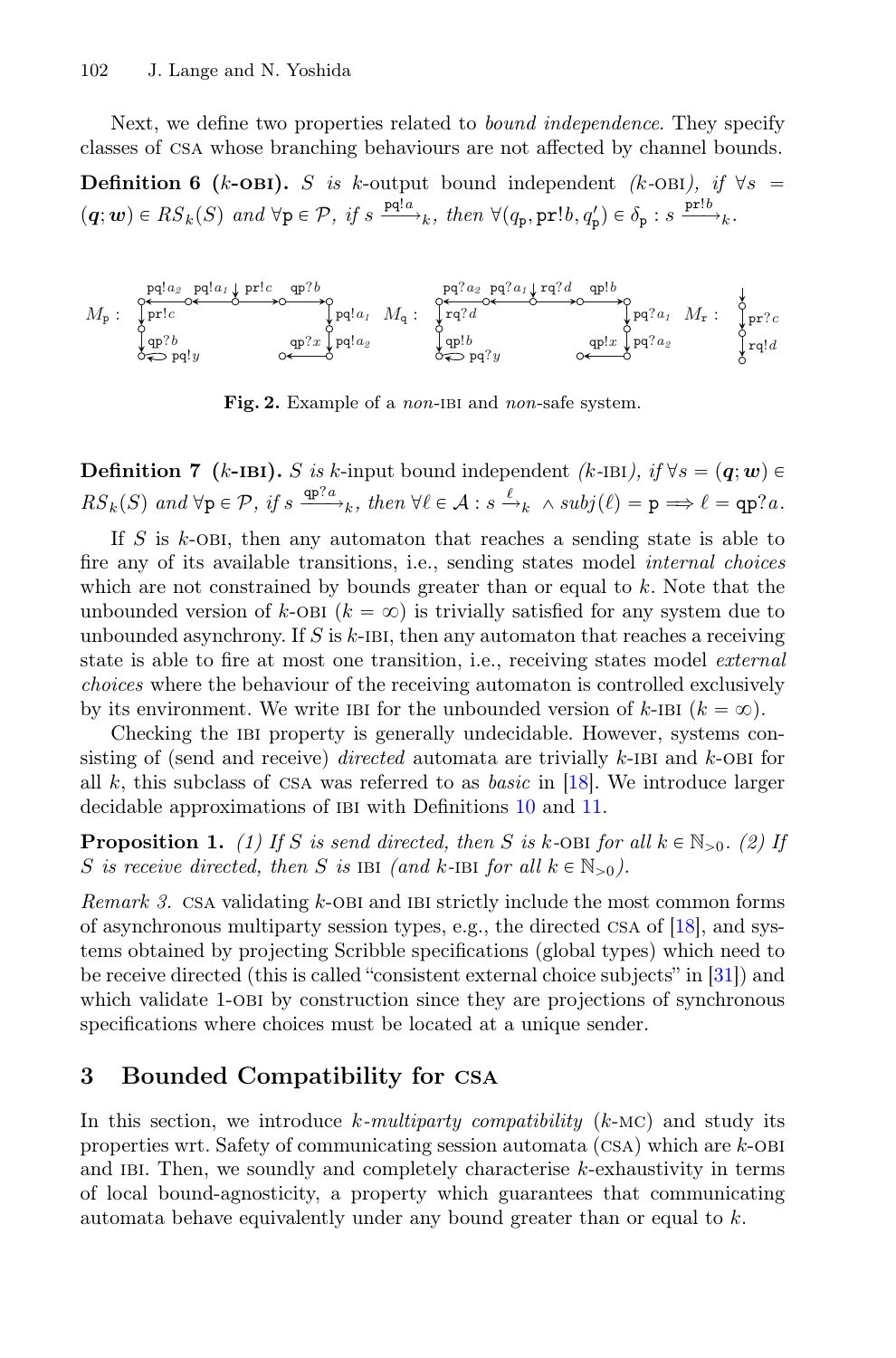#### 3.1 Multiparty Compatibility

The definition of <sup>k</sup>-mc is divided in two parts: (i) <sup>k</sup>*-exhaustivity* guarantees that the set of k-reachable configurations contains enough information to make a sound decision wrt. safety of the system; and *(ii) k-safety* (Definition [4\)](#page-4-0) guarantees that a subset of all possible executions is free of any communication errors. Next, we define  $k$ -exhaustivity, then  $k$ -multiparty compatibility. Intuitively, a system is  $k$ -exhaustive if for all  $k$ -reachable configurations, whenever a send action is enabled, then it can be fired within a k-bounded execution.

$$
M_{\mathbf{p}}\mathpunct{:}\bigotimes_{\mathbf{q}\mathbf{p}\,?\,b} \mathbf{p}\mathbf{q}!a \hspace{1cm} M_{\mathbf{q}}\mathpunct{:}\bigotimes_{\mathbf{p}\mathbf{q}\,?\,a} M_{\mathbf{q}}\mathpunct{:}\bigotimes_{\mathbf{p}\mathbf{q}\,?\,a} \mathbf{p}\mathbf{p}!b \hspace{1cm} N_{\mathbf{q}}\mathpunct{:}\bigotimes_{\mathbf{p}\mathbf{q}\,?\,a} \mathbf{p}\mathbf{q}!a \hspace{1cm} N_{\mathbf{q}}'\mathpunct{:}\bigotimes_{\mathbf{p}\mathbf{q}\,?\,a} \mathbf{q}\mathbf{p}\mathbf{p}!b \hspace{1cm} \mathbf{p}\mathbf{q}!a
$$

<span id="page-6-3"></span>**Fig. 3.**  $(M_p, M_q)$  is non-exhaustive,  $(M_p, N_q)$  is 1-exhaustive,  $(M_p, N'_q)$  is 2-exhaustive.

**Definition 8 (k-Exhaustivity).** S is k-exhaustive if  $\forall (\mathbf{q}; \mathbf{w}) \in RS_k(S)$  and  $\forall p \in \mathcal{P}, \text{ if } q_p \text{ is sending, then } \forall (q_p, \ell, q'_p) \in \delta_p : \exists \phi \in \mathcal{A}^* : (q; w) \xrightarrow{\phi} \kappa \rightarrow_k \wedge p \notin \phi.$ 

<span id="page-6-1"></span>Definition 9 (k-Multiparty compatibility). S *is* k-multiparty compatible *(*k*-*mc*) if it is* <sup>k</sup>*-safe and* <sup>k</sup>*-exhaustive.*

Definition [9](#page-6-1) is a natural extension of the definitions of *synchronous* multiparty compatibility given in [\[18](#page-18-6), Definition 4.2] and [\[6](#page-17-5), Definition 4]. The common key requirements are that *every send* action must be matched by a receive action (i.e., send actions are universally quantified), while *at least one receive* action must find a matching send action (i.e., receive actions are existentially quantified). Here, the universal check on send actions is done via the eventual reception property  $(ER)$  and the k-exhaustivity condition; while the existential check on receive actions is dealt with by the progress property (pg).

Whenever systems are  $k$ -OBI and IBI, then k-exhaustivity implies that  $k$ bounded executions are sufficient to make a sound decision wrt. safety. This is not necessarily the case for systems outside of this class, see Examples [3](#page-6-2) and [5.](#page-7-3)

<span id="page-6-2"></span><span id="page-6-0"></span>*Example 3.* The system  $(M_p, M_q, M_r)$  in Fig. [2](#page-5-2) is k-OBI for any k, but not IBI (it is 1-IBI but not k-IBI for any  $k \ge 2$ ). When executing with a bound strictly greater than 1, there is a configuration where  $M_{q}$  is in its initial state and *both* its *receive* transitions are enabled. The system is 1-safe and 1-exhaustive (hence <sup>1</sup>-mc) but it is *not* <sup>2</sup>-exhaustive nor <sup>2</sup>-safe. By constraining the automata to execute with a channel bound of 1, the left branch of  $M_{\rm p}$  is prevented to execute together with the right branch of Mq. Thus, the fact that the *y* messages are not received in this case remains invisible in 1-bounded executions. This example can be easily extended so that it is *n*-exhaustive (resp. safe) but not  $n+1$ -exhaustive (resp. safe) by sending/receiving  $n+1$   $a_i$  messages.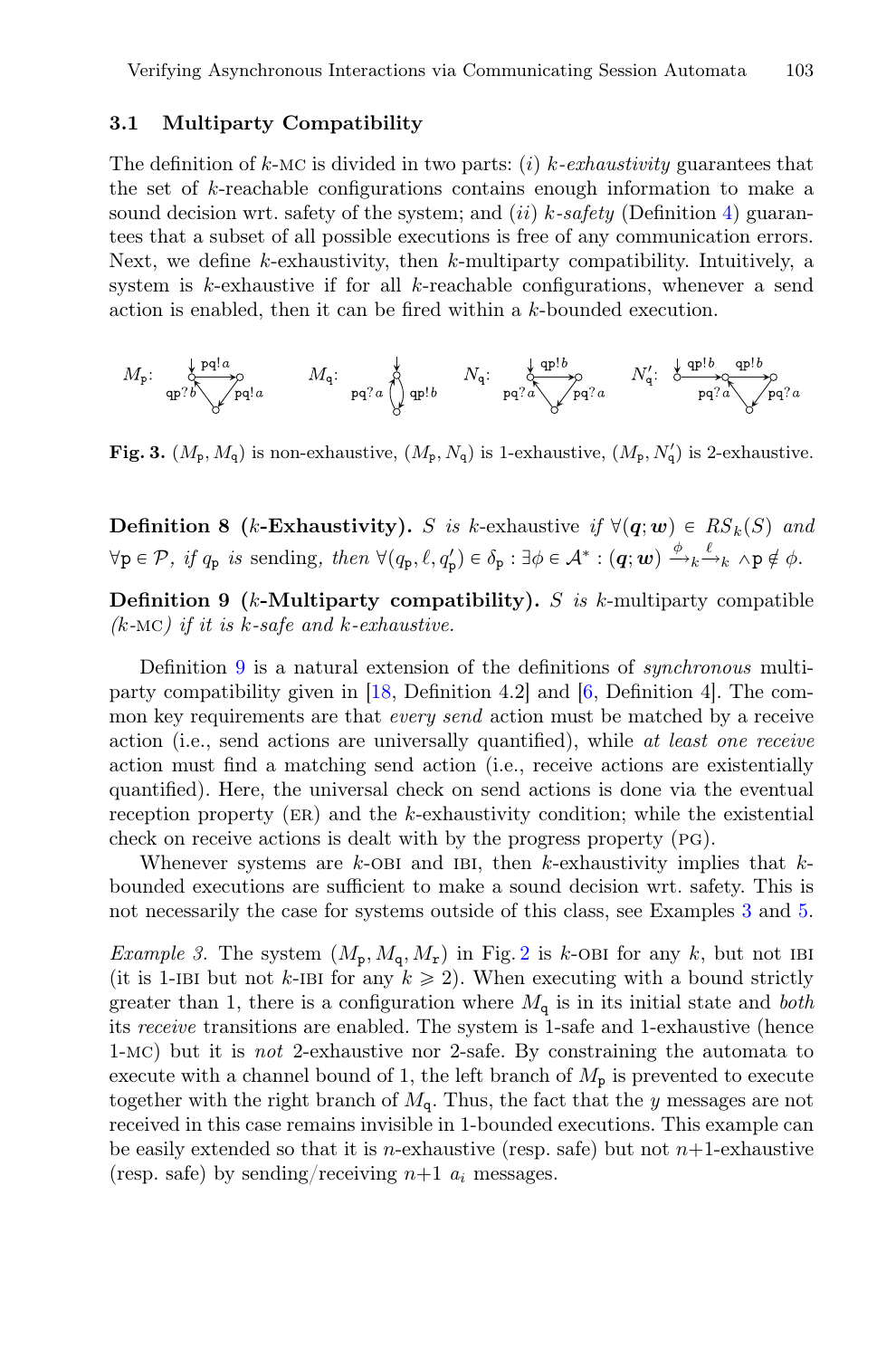*Example 4.* The system in Fig. [1](#page-2-0) is *directed* and 1-MC. The system  $(M_p, M_q)$  in Fig. [3](#page-6-3) is safe but *not* k-MC for any finite  $k \in \mathbb{N}_{>0}$ . Indeed, for any execution of this system, at least one of the queues grows arbitrarily large. The system  $(M_{\rm p}, N_{\rm q})$  is 1-MC while the system  $(M_{\rm p}, N_{\rm q})$  is *not* 1-MC but it is 2-MC.

$$
M_{\mathbf{p}}: \underset{\mathbf{p}\in \mathbb{I}^m}{\underbrace{\operatorname{pr1w}}\underset{\mathbf{p}\in \mathbb{I}^m}{\underbrace{\operatorname{pr2w}}\underset{\mathbf{p}\in \mathbb{I}^m}{\underbrace{\operatorname{pr2w}}\underset{\mathbf{p}\in \mathbb{I}^m}{\operatorname{pr2w}}}} M_{\mathbf{q}}: \underset{\mathbf{p}\in \mathbb{I}^m}{\underbrace{\operatorname{pr2w}}\underset{\mathbf{p}\in \mathbb{I}^m}{\underbrace{\operatorname{pr2w}}\underset{\mathbf{p}\in \mathbb{I}^m}{\underbrace{\operatorname{pr2w}}\underset{\mathbf{p}\in \mathbb{I}^m}{\operatorname{pr2w}}}} M_{\mathbf{p}}: \underset{\mathbf{p}\in \mathbb{I}^m}{\underbrace{\operatorname{pr2w}}}\underset{\mathbf{p}\in \mathbb{I}^m}{\underbrace{\operatorname{pr2w}}}\underset{\mathbf{p}\in \mathbb{I}^m}{\underbrace{\operatorname{pr2w}}}\underset{\mathbf{p}\in \mathbb{I}^m}{\underbrace{\operatorname{pr2w}}}\underset{\mathbf{p}\in \mathbb{I}^m}{\underbrace{\operatorname{pr2w}}}\underset{\mathbf{p}\in \mathbb{I}^m}{\underbrace{\operatorname{pr2w}}}\underset{\mathbf{p}\in \mathbb{I}^m}{\underbrace{\operatorname{pr2w}}}\underset{\mathbf{p}\in \mathbb{I}^m}{\underbrace{\operatorname{pr2w}}}\underset{\mathbf{p}\in \mathbb{I}^m}{\underbrace{\operatorname{pr2w}}}\underset{\mathbf{p}\in \mathbb{I}^m}{\underbrace{\operatorname{pr2w}}}\underset{\mathbf{p}\in \mathbb{I}^m}{\underbrace{\operatorname{pr2w}}}\underset{\mathbf{p}\in \mathbb{I}^m}{\underbrace{\operatorname{pr2w}}}\underset{\mathbf{p}\in \mathbb{I}^m}{\underbrace{\operatorname{pr2w}}}\underset{\mathbf{p}\in \mathbb{I}^m}{\underbrace{\operatorname{pr2w}}}\underset{\mathbf{p}\in \mathbb{I}^m}{\underbrace{\operatorname{pr2w}}}\underset{\mathbf{p}\in \mathbb{I}^m}{\underbrace{\operatorname{pr2w}}}\underset{\mathbf{p}\in \mathbb{I}
$$

<span id="page-7-4"></span>Fig. 4. Example of a system which is not 1-OBI.

<span id="page-7-3"></span>*Example 5.* The system in Fig. [4](#page-7-4) (without the dotted transition) is <sup>1</sup>-mc, but not 2-safe; it is not 1-OBI but it is 2-OBI. In 1-bounded executions,  $M_r$  can execute  $rs!b \cdot rp!z$ , but it cannot fire  $rs!b \cdot rs!a$  (queue rs is full), which violates the <sup>1</sup>-obi property. The system with the dotted transition is not <sup>1</sup>-obi, but it is 2-OBI and k-MC for any  $k \geq 1$ . Both systems are receive directed, hence IBI.

<span id="page-7-0"></span>Theorem 1. *If* <sup>S</sup> *is* <sup>k</sup>*-*obi*,* ibi*, and* <sup>k</sup>*-*mc*, then it is safe.*

*Remark 4.* It is undecidable whether there exists a bound k for which an arbitrary system is <sup>k</sup>-mc. This is a consequence of the Turing completeness of com-municating (session) automata [\[10](#page-17-0), 20, [42\]](#page-19-14).

Although the ibi property is generally undecidable, it is possible to identify sound approximations, as we show below. We adapt the dependency relation from [\[39](#page-19-11)] and say that action  $\ell'$  depends on  $\ell$  from  $s = (\boldsymbol{q}; \boldsymbol{w})$ , written  $s \vdash \ell \lt \ell'$ , iff  $subj(\ell) = subj(\ell') \vee (chan(\ell) = chan(\ell') \wedge w_{chan(\ell)} = \epsilon)$ . Action  $\ell'$  depends on  $\ell$  in  $\phi$  from s, written  $s \vdash \ell \prec_{\phi} \ell'$ , if the following holds:

$$
s \vdash \ell \prec_{\phi} \ell' \iff \begin{cases} (s \vdash \ell \prec \ell'' \land s \vdash \ell'' \prec_{\psi} \ell') \lor s \vdash \ell \prec_{\psi} \ell' & \text{if } \phi = \ell'' \cdot \psi \\ s \vdash \ell \prec \ell' & \text{otherwise} \end{cases}
$$

<span id="page-7-1"></span>**Definition 10.** S is k-chained input bound independent *(k-CIBI)* if  $\forall s$  =  $(q; w) \in RS_k(S)$  and  $\forall p \in \mathcal{P}$ , if  $s \xrightarrow{\text{qp?}a} s'$ , then  $\forall (q_p, sp?b, q'_p) \in \delta_p : s \neq$  $\mathsf{q} \implies \neg(s \xrightarrow{\mathsf{sp}7b} k) \land (\forall \phi \in \mathcal{A}^* : s' \xrightarrow{\phi} k \xrightarrow{\mathsf{sp}1b} k \implies s \vdash \mathsf{qp}?a <_\phi \mathsf{sp}!b).$ 

<span id="page-7-2"></span>**Definition 11.** S is k-strong input bound independent *(k-SIBI)* if  $\forall s = (q; w) \in$  $RS_k(S)$  and  $\forall p \in \mathcal{P}$ , if  $s \xrightarrow{\text{qp?}a} s'$ , then  $\forall (q_p, \text{sp?}b, q'_p) \in \delta_p : s \neq q \implies$  $\neg(s \xrightarrow{\text{sp?}b} k \lor s' \to k^* \xrightarrow{\text{sp!}b} k).$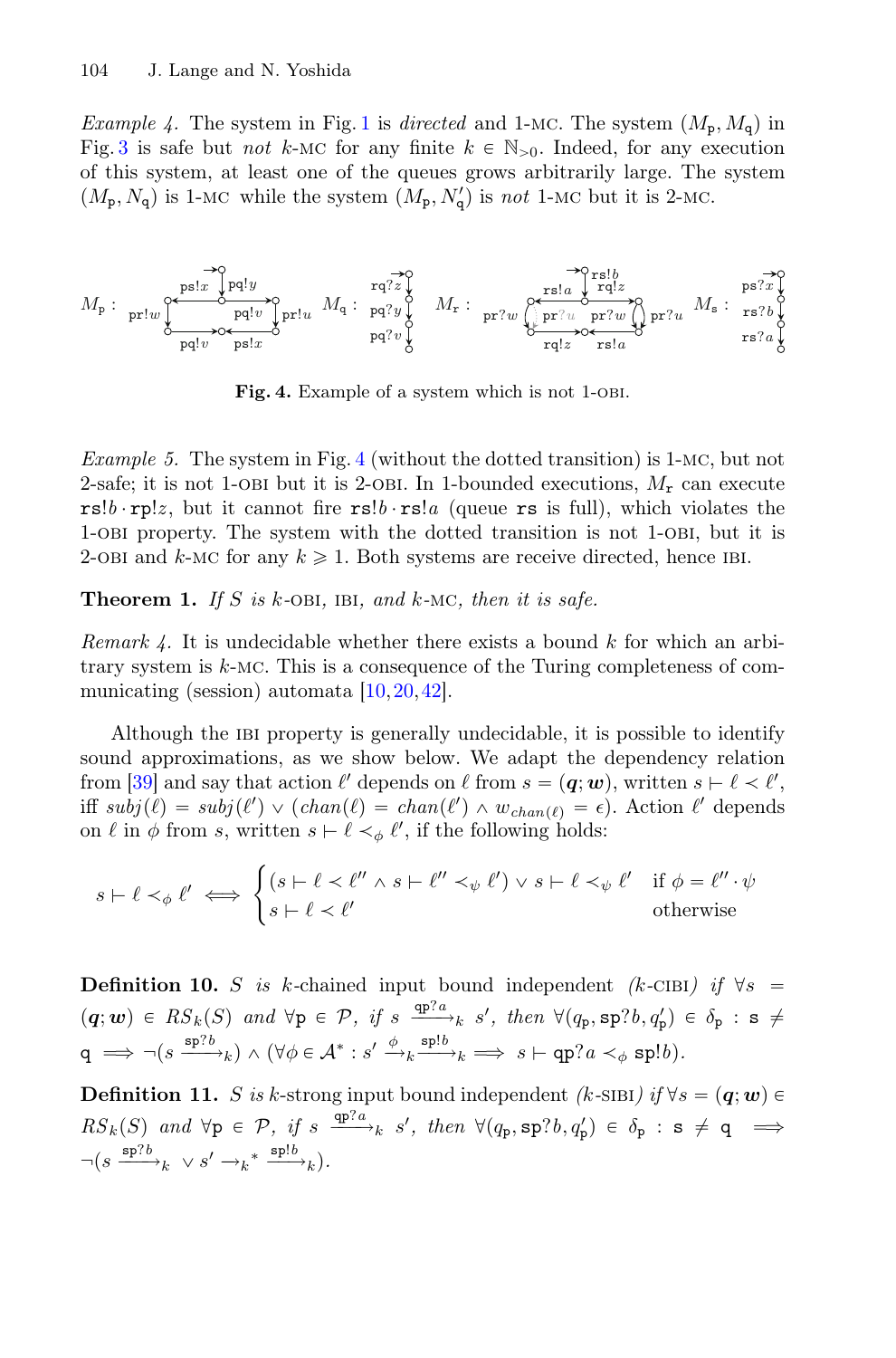Definition [10](#page-7-1) requires that whenever p can fire a receive action, at most one of its receive actions is enabled at s, and no other receive transition from  $q_p$  will be enabled until p has made a move. This is due to the existence of a dependency chain between the reception of a message (qp?*a*) and the matching send of another possible reception  $(\text{sp}!b)$ . Property k-sibi (Definition [11\)](#page-7-2) is a stronger version of  $k$ -CIBI, which can be checked more efficiently.

**Lemma 1.** If S is k-OBI, k-CIBI (resp. k-SIBI) and k-exhaustive, then it is IBI.

The decidability of  $k$ -OBI,  $k$ -IBI,  $k$ -SIBI,  $k$ -CIBI, and  $k$ -MC is straightforward since both  $RS_k(S)$  (which has an exponential number of states wrt. k) and  $\rightarrow_k$ are finite, given a finite  $k$ . Theorem [2](#page-8-1) states the space complexity of the procedures, except for  $k$ -CIBI for which a complexity class is yet to be determined. We show that the properties are pspace by reducing to an instance of the reachability problem over a transition system built following the construction of Bollig et al. [\[8](#page-17-6), Theorem 6.3]. The rest of the proof follows from similar arguments in Genest et al. [\[22](#page-18-7), Proposition 5.5] and Bouajjani et al. [\[9,](#page-17-9) Theorem 3].

<span id="page-8-1"></span>Theorem 2. *The problems of checking the* <sup>k</sup>*-*obi*,* <sup>k</sup>*-*ibi*,* <sup>k</sup>*-*sibi*,* <sup>k</sup>*-safety, and*  $k$ -exhaustivity properties are all decidable and PSPACE-complete (with  $k \in \mathbb{N}_{>0}$ ) *given in unary). The problem of checking the* <sup>k</sup>*-*cibi *property is decidable.*

### 3.2 Local Bound-Agnosticity

We introduce local bound-agnosticity and show that it fully characterises  $k$ exhaustive systems. Local bound-agnosticity guarantees that each communicating automaton behave in the same manner for any bound greater than or equal to some k. Therefore such systems may be executed transparently under a bounded semantics (a communication model available in Go and Rust).

Definition 12 (Transition system). *The* k*-bounded transition system of* S *is the labelled transition system (LTS)*  $TS_k(S) = (N, s_0, \Delta)$  *such that*  $N = RS_k(S)$ *,*  $s_0$  *is the initial configuration of*  $S$ ,  $\Delta \subseteq N \times A \times N$  *is the transition relation, and*  $(s, \ell, s') \in \Delta$  *if and only if*  $s \xrightarrow{\ell} s'$ .

Definition 13 (Projection). *Let* T *be an LTS over* A*. The* projection *of* T *onto* **p***, written*  $\pi_{\mathbf{p}}^{\epsilon}(\mathcal{T})$ *, is obtained by replacing each label*  $\ell$  *in*  $\mathcal{T}$  *by*  $\pi_{\mathbf{p}}(\ell)$ *.* 

<span id="page-8-0"></span>Recall that the projection of action  $\ell$ , written  $\pi_{p}(\ell)$ , is defined in Sect. [2.](#page-2-1) The automaton  $\pi_{\mathbf{p}}^{\epsilon}(TS_k(S))$  is essentially the *local* behaviour of participant p within the transition system  $TS_k(S)$ . When each automaton in a system S behaves equivalently for any bound greater than or equal to some  $k$ , we say that S is locally bound-agnostic. Formally, S is *locally bound-agnostic for* k when  $\pi_{\mathbf{p}}^{\epsilon}(TS_k(S))$  and  $\pi_{\mathbf{p}}^{\epsilon}(TS_n(S))$  are weakly bisimilar (≈) for each participant p and any  $n \geq k$ . For k-OBI and IBI systems, local bound-agnosticity is a *necessary and sufficient* condition for k-exhaustivity, as stated in Theorem [3](#page-8-0) and Corollary [1.](#page-9-1)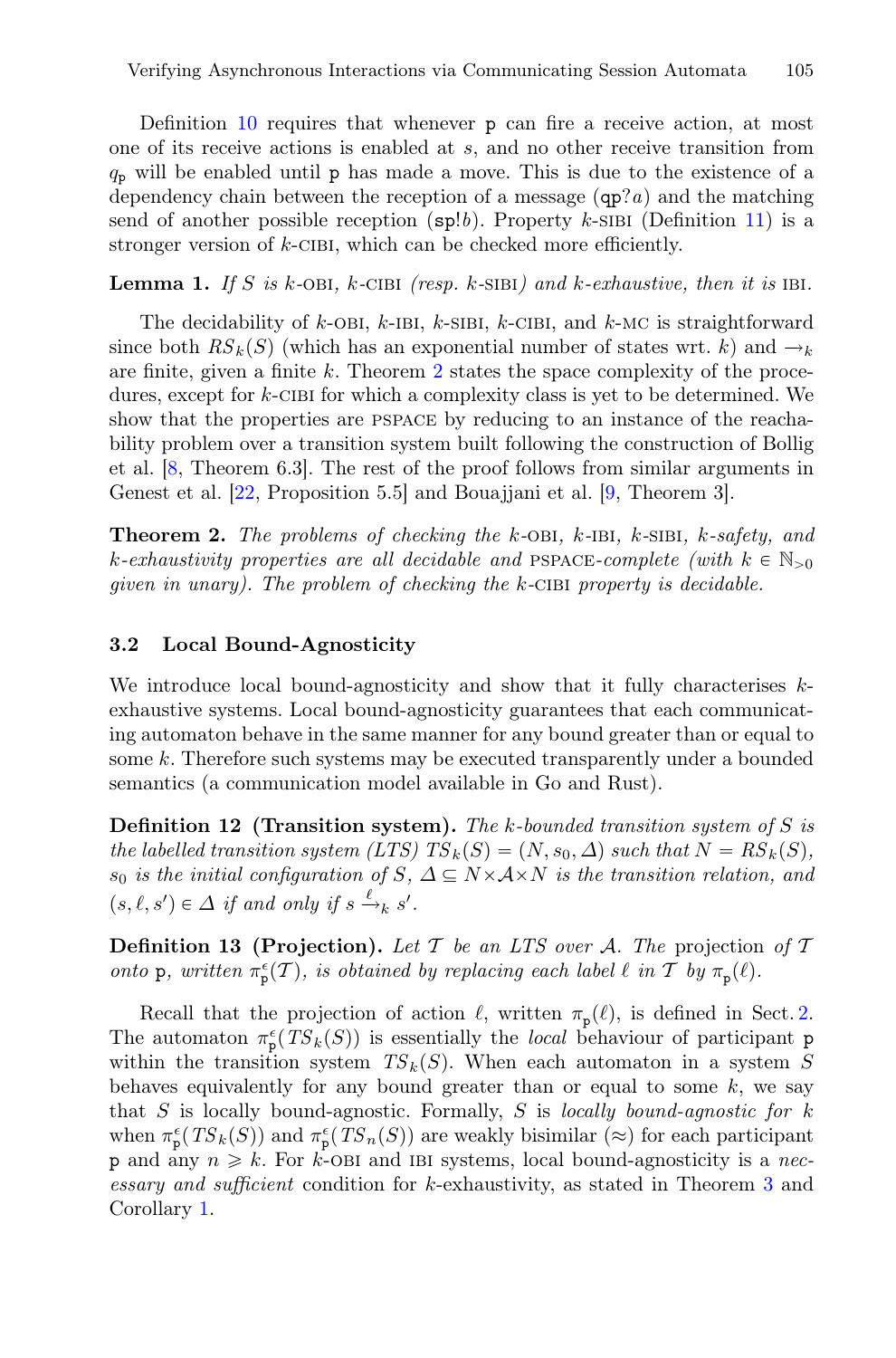#### Theorem 3. *Let* S *be a system.*

 $(1)$  *If*  $\exists k \in \mathbb{N}_{>0} : \forall p \in \mathcal{P} : \pi_p^{\epsilon}(TS_k(S)) \approx \pi_p^{\epsilon}(TS_{k+1}(S)),$  then *S* is k-exhaustive. (2) If S is k-OBI, IBI, and k-exhaustive, then  $\forall p \in \mathcal{P} : \pi_{p}^{\epsilon}(TS_{k}(S)) \approx$ <br> $\pi^{\epsilon}(TS_{k-1}(S))$  $\pi_{\mathbf{p}}^{\epsilon}(TS_{k+1}(S)).$ 

<span id="page-9-1"></span>**Corollary 1.** Let S be k-OBI and IBI s.t.  $\forall p \in \mathcal{P} : \pi_p^{\epsilon}(TS_k(S)) \approx \pi_p^{\epsilon}(TS_{k+1}(S)),$ <br>then S is locally bound-ganastic for k *then* S *is locally bound-agnostic for* k*.*

Theorem [3](#page-8-0) (1) is reminiscent of the (pspace-complete) checking procedure for existentially bounded systems with the stable property [\[22](#page-18-7)] (an *undecidable* property). Recall that  $k$ -exhaustivity is not sufficient to guarantee safety, see Examples [3](#page-6-2) and [5.](#page-7-3) We give an effective procedure (based on partial order reduction) to check k-exhaustivity and related properties in [\[43\]](#page-19-15).



<span id="page-9-2"></span>Fig. 5. Relations between  $k$ -exhaustivity, existential  $k$ -boundedness, and  $k$ -synchronisability in  $k$ -OBI and IBI CSA (the circled numbers refer to Table [1\)](#page-11-0).

## <span id="page-9-0"></span>4 Existentially Bounded and Synchronisable Automata

#### 4.1 Kuske and Muscholl's Existential Boundedness

Existentially bounded communicating automata [\[21](#page-18-8)[,22](#page-18-7)[,35](#page-18-9)] are a class of communicating automata whose executions can always be scheduled in such a way that the number of pending messages is bounded by a given value. Traditionally, existentially bounded communicating automata are defined on communicating automata that feature (local) accepting states and in terms of *accepting runs*. An accepting run is an execution (starting from  $s<sub>0</sub>$ ) which terminates in a configuration  $(q; w)$  where each  $q_p$  is a local accepting state. In our setting, we simply consider that every local state  $q_p$  is an accepting state, hence any execution  $\phi$ starting from  $s_0$  is an accepting run. We first study existential boundedness as defined in  $[35]$  $[35]$  as it matches more closely k-exhaustivity, we study the "classical" definition of existential boundedness [\[22\]](#page-18-7) in Sect. [4.2.](#page-10-0)

Following [\[35](#page-18-9)], we say that an execution  $\phi \in A^*$  is *valid* if for any prefix  $\psi$ of  $\phi$  and any channel  $pq \in \mathcal{C}$ , we have that  $\pi_{pq}^2(\psi)$  is a prefix of  $\pi_{pq}^1(\psi)$ , i.e., an execution is valid if it models the fifo semantics of communicating automata.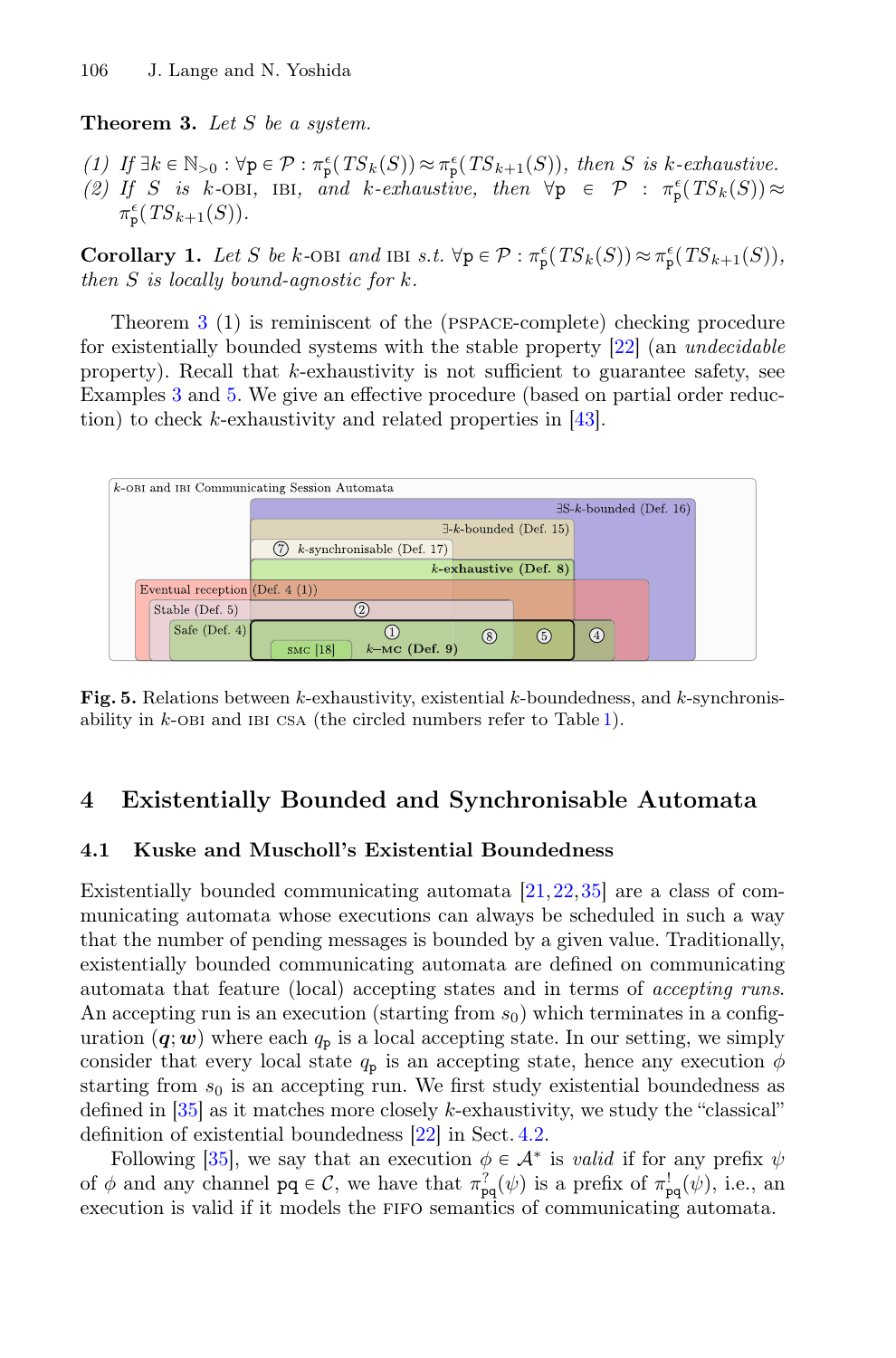**Definition 14 (Causal equivalence** [\[35](#page-18-9)]). *Given*  $\phi, \psi \in A^*$ , we define:  $\phi \approx \psi$ iff  $\phi$  *and*  $\psi$  *are* valid *executions and*  $\forall p \in \mathcal{P} : \pi_p(\phi) = \pi_p(\psi)$ *. We write*  $[\phi]_{\approx}$  *for the equivalence class of*  $\phi$  *wrt.*  $\approx$ .

<span id="page-10-3"></span>Definition 15 (Existential boundedness [\[35\]](#page-18-9)). *We say that a valid execution*  $\phi$  *is* k-match-bounded *if, for every prefix*  $\psi$  *of*  $\phi$  *the difference between the number of* matched *events of type* pq! *and those of type* pq? *is bounded by* k*,*  $i.e., \ min\{|\pi_{pq}^!(\psi)|, |\pi_{pq}^?(\phi)|\} - |\pi_{pq}^?(\psi)| \leq k.$ 

*Write*  $A^*|_k$  *for the set of* k-match-bounded words. An execution  $\phi$  *is* existentially  $k$ -bounded if  $[\phi]_{\approx} \cap \mathcal{A}^*|_k \neq \emptyset$ . A system S is existentially k-bounded, written  $\exists$  $k$ -bounded, if each execution in  $\{\phi \mid \exists s : s_0 \xrightarrow{\phi} s\}$  is existentially  $k$ -bounded.

*Example 6.* Consider Fig. [3.](#page-6-3)  $(M_p, M_q)$  is *not* existentially k-bounded, for any k: at least one of the queues must grow infinitely for the system to progress. Systems  $(M_{\rm p}, N_{\rm q})$  and  $(M_{\rm p}, N_{\rm q})$  are existentially bounded since any of their executions can be scheduled to an  $\Leftrightarrow$ -equivalent execution which is 2-match-bounded.

The relationship between k-exhaustivity and existential boundedness is stated in Theorem  $4$  and illustrated in Fig.  $5$  for  $k$ -OBI and IBI CSA, where SMC refers to synchronous multiparty compatibility [\[18,](#page-18-6) Definition 4.2]. The circled numbers in the figure refer to key examples summarised in Table [1.](#page-11-0) The strict inclusion of  $k$ -exhaustivity in existential  $k$ -boundedness is due to systems that do not have the eventual reception property, see Example [7.](#page-10-2)

<span id="page-10-2"></span>*Example 7.* The system below is  $\exists$ -1-bounded but is *not* k-exhaustive for any k.

$$
M_{\mathbf{p}}: \longrightarrow \infty
$$
 sp?c  $M_{\mathbf{s}}: \longrightarrow \underset{\mathbf{s}\mathbf{p}:b}{\longleftarrow} M_{\mathbf{r}}: \longrightarrow \underset{\mathbf{s}\mathbf{r}:a}{\longleftarrow} \underset{\mathbf{s}\mathbf{r}:a}{\longleftarrow} \longrightarrow \underset{\mathbf{s}\mathbf{r}:a}{\longleftarrow} \underset{\mathbf{s}\mathbf{r}:a}{\longleftarrow} \underset{\mathbf{s}\mathbf{r}:a}{\longleftarrow} \underset{\mathbf{s}\mathbf{r}:a}{\longleftarrow} \underset{\mathbf{s}\mathbf{r}:a}{\longleftarrow} \underset{\mathbf{s}\mathbf{r}:a}{\longleftarrow} \underset{\mathbf{s}\mathbf{r}:a}{\longleftarrow} \underset{\mathbf{s}\mathbf{r}:a}{\longleftarrow} \underset{\mathbf{s}\mathbf{r}:a}{\longleftarrow} \underset{\mathbf{s}\mathbf{r}:a}{\longleftarrow} \underset{\mathbf{s}\mathbf{r}:a}{\longleftarrow} \underset{\mathbf{s}\mathbf{r}:a}{\longleftarrow} \underset{\mathbf{s}\mathbf{r}:a}{\longleftarrow} \underset{\mathbf{s}\mathbf{r}:a}{\longleftarrow} \underset{\mathbf{s}\mathbf{r}:a}{\longleftarrow} \underset{\mathbf{s}\mathbf{r}:a}{\longleftarrow} \underset{\mathbf{s}\mathbf{r}:a}{\longleftarrow} \underset{\mathbf{s}\mathbf{r}:a}{\longleftarrow} \underset{\mathbf{s}\mathbf{r}:a}{\longleftarrow} \underset{\mathbf{s}\mathbf{r}:a}{\longleftarrow} \underset{\mathbf{s}\mathbf{r}:a}{\longleftarrow} \underset{\mathbf{s}\mathbf{r}:a}{\longleftarrow} \underset{\mathbf{s}\mathbf{r}:a}{\longleftarrow} \underset{\mathbf{s}\mathbf{r}:a}{\longleftarrow} \underset{\mathbf{s}\mathbf{r}:a}{\longleftarrow} \underset{\mathbf{s}\mathbf{r}:a}{\longleftarrow} \underset{\mathbf{s}\mathbf{r}:a}{\longleftarrow} \underset{\mathbf{s}\mathbf{r}:a}{\longleftarrow} \underset{\mathbf{s}\mathbf{r}:a}{\longleftarrow} \underset{\mathbf{s}\mathbf{r}:a}{\longleftarrow} \underset{\mathbf{s}\mathbf{r}:a}{\longleftarrow} \underset{\mathbf{s}\mathbf{r}:a}{\longleftarrow} \underset{\mathbf{s}\mathbf{r}:a}{\longleft$ 

For any k, the channel sp eventually gets full and the send action sp!*b* can no longer be fired; hence it does *not* satisfy k-exhaustivity. Note that each execution can be reordered into a 1-match-bounded execution (the *b*'s are never matched).

<span id="page-10-1"></span>**Theorem 4.** (1) If S is k-OBI, IBI, and k-exhaustive, then it is  $\exists$ -k-bounded. *(2) If* S *is* D*-*k*-bounded and satisfies eventual reception, then it is* k*-exhaustive.*

#### <span id="page-10-0"></span>4.2 Existentially Stable Bounded Communicating Automata

The "classical" definition of existentially bounded communicating automata as found in [\[22\]](#page-18-7) differs slightly from Definition [15,](#page-10-3) as it relies on a different notion of accepting runs, see [\[22,](#page-18-7) page 4]. Assuming that all local states are accepting, we adapt their definition as follows: a *stable accepting run* is an execution  $\phi$ starting from  $s_0$  which terminates in a *stable* configuration.

Definition 16 (Existential stable boundedness [\[22\]](#page-18-7)). *A system* S *is* existentially stable k-bounded, written  $\exists S-k$ -bounded, if for each execution  $\phi$  in  $\{\phi \mid \exists (\mathbf{q}; \epsilon) \in RS(S) : s_0 \stackrel{\phi}{\rightarrow} (\mathbf{q}; \epsilon)\}\$  there is  $\psi$  such that  $s_0 \stackrel{\psi}{\rightarrow}_k$  with  $\phi \approx \psi$ .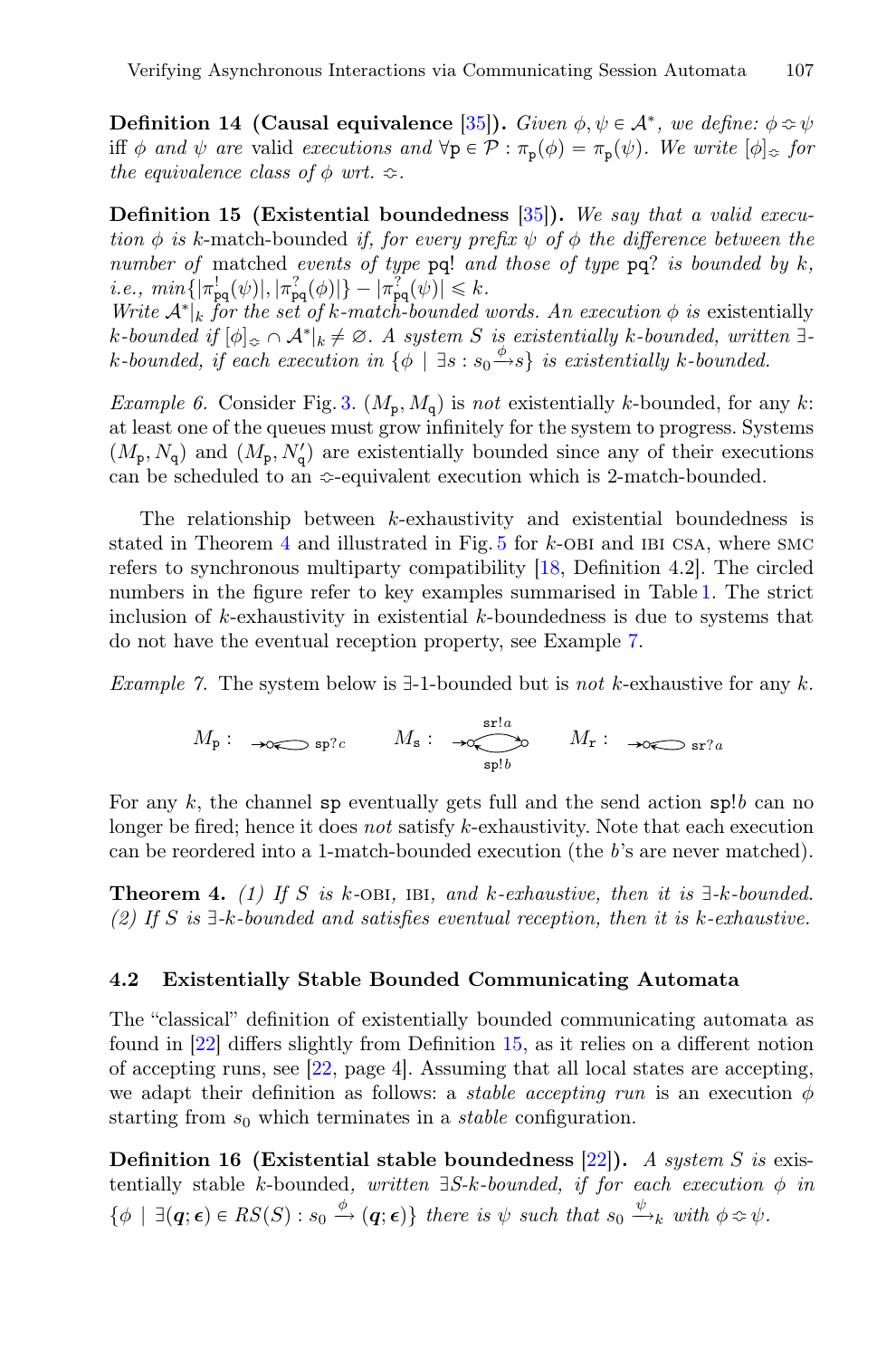A system is existentially stable k-bounded if each of its executions leading to a *stable* configuration can be re-ordered into a k-bounded execution (from  $s_0$ ).

Theorem 5. *(1) If* S *is existentially* k*-bounded, then it is existentially* stable k*-bounded. (2) If* S *is existentially* stable k*-bounded and has the stable property, then it is existentially* k*-bounded.*

We illustrate the relationship between existentially stable bounded communicating automata and the other classes in Fig. [5.](#page-9-2) The example below further illustrates the strictness of the inclusions, see Table [1](#page-11-0) for a summary.

*Example 8.* Consider the systems in Fig. [3.](#page-6-3)  $(M_p, M_q)$  and  $(M_p, N'_q)$  are (trivially) existentially stable 1-bounded since none of their (non-empty) executions terminate in a stable configuration. The system  $(M_p, N_q)$  is existentially stable 2-bounded since each of its executions can be re-ordered into a 2-bounded one. The system in Example [7](#page-10-2) is (trivially)  $\exists S$ -1-bounded: none of its (non-empty) executions terminate in a stable configuration (the *b*'s are never received).

**Theorem 6.** Let *S* be an  $\exists$  *(S)*-k-bounded system with the stable property, then *it is* k*-exhaustive.*

<span id="page-11-0"></span>**Table 1.** Properties for key examples, where direct. stands for directed,  $OBI$  for  $k$ - $OBI$ , SIBI for  $k$ -sibi, er for eventual reception property, sp for stable property, exh. for  $k$ exhaustive,  $\exists$ (S)-b for  $\exists$ (S)-bounded, and syn. for *n*-synchronisable (for some  $n \in \mathbb{N}_{>0}$ ).

| $\#$ System                                    | Ref.                                         | $\boldsymbol{k}$  | direct. OBI SIBI safe ER |        |            |                    |    | SP |                              | $\vert \text{exh.} \vert \exists S\text{-}b \vert \exists \text{-}b \vert \text{syn.}$ |         |    |
|------------------------------------------------|----------------------------------------------|-------------------|--------------------------|--------|------------|--------------------|----|----|------------------------------|----------------------------------------------------------------------------------------|---------|----|
| $1   (M_c, M_s, M_1)$                          | Figure 1                                     | 1                 | yes                      |        |            |                    |    |    | yes yes yes yes yes yes  yes |                                                                                        | yes yes |    |
| $2 (M_{\rm s},M_{\rm q},M_{\rm r})$            | Example $2 1 $                               |                   | yes                      |        | yes yes no |                    |    |    | yes yes yes                  | $ {\rm yes} $                                                                          | yes yes |    |
| $3 (M_{\rm p},M_{\rm q},M_{\rm r})$            | Figure 2                                     | $\geqslant 2$  no |                          | yes no |            | no                 | no | no | no                           | yes                                                                                    | yes no  |    |
| $4 (M_{\rm p},M_{\rm q})$                      | Figure 3                                     | any yes           |                          |        |            | yes yes yes yes no |    |    | no                           | yes                                                                                    | no      | no |
| $5 (M_{\rm p},N_{\rm q}')$                     | Figure 3                                     | $\overline{2}$    | yes                      |        |            | yes yes yes yes no |    |    | yes                          | yes                                                                                    | yes no  |    |
| 6 $ (M_{\rm p},M_{\rm q},M_{\rm r},M_{\rm s})$ | Figure 4                                     | 2                 | no                       |        |            | yes yes yes yes no |    |    | yes                          | yes                                                                                    | yes no  |    |
| $7 (M_{\tt s},M_{\tt r},M_{\tt p})$            | Example $7\vert \text{any} \vert \text{yes}$ |                   |                          |        | yes yes no |                    | no | no | no                           | yes                                                                                    | yesyes  |    |
| $8 (M_{\rm p},M_{\rm q})$                      | Example $9 1$                                |                   | yes                      |        |            |                    |    |    | yes yes yes yes yes yes      | yes                                                                                    | yes no  |    |
|                                                |                                              |                   |                          |        |            |                    |    |    |                              |                                                                                        |         |    |

#### <span id="page-11-1"></span>4.3 Synchronisable Communicating Session Automata

In this section, we study the relationship between synchronisability  $[9]$  and kexhaustivity via existential boundedness. Informally, communicating automata are synchronisable if each of their executions can be scheduled in such a way that it consists of sequences of "exchange phases", where each phase consists of a bounded number of send actions, followed by a sequence of receive actions. The original definition of k-synchronisable systems  $[9,$  Definition 1 is based on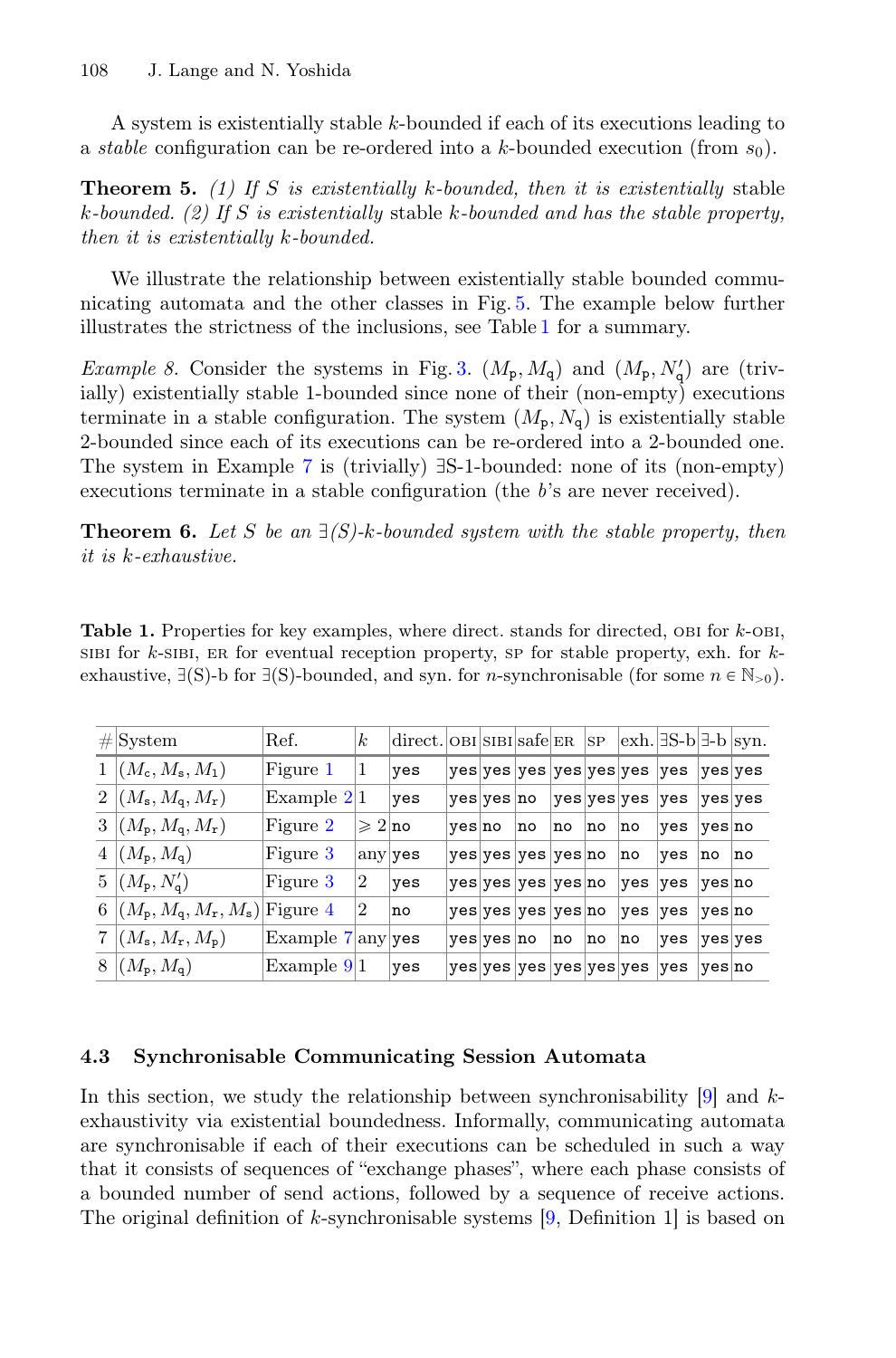communicating automata with *mailbox* semantics, i.e., each automaton has one input queue. Here, we adapt the definition so that it matches our point-to-point semantics. We write  $\mathcal{A}_!$  for  $\mathcal{A} \cap (\mathcal{C} \times \{!\} \times \Sigma)$ , and  $\mathcal{A}_?$  for  $\mathcal{A} \cap (\mathcal{C} \times \{?\} \times \Sigma)$ .

**Definition 17 (Synchronisability).** A valid execution  $\phi = \phi_1 \cdots \phi_n$  is a kexchange *if and only if:*  $(1) \forall 1 \leq i \leq n : \phi_i \in A_i^* \cdot A_i^* \wedge |\phi_i| \leq 2k$ ; and  $(2)$   $\forall$ pq  $\in \mathcal{C}: \forall 1 \leq i \leq n : \pi_{pq}^1(\phi_i) \neq \pi_{pq}^2(\phi_i) \implies \forall i < j \leq n : \pi_{pq}^2(\phi_j) = \epsilon.$ 

*We write*  $A^* \parallel_k$  *for the set of executions that are k-exchanges and say that an execution*  $\phi$  *is* k-synchronisable *if*  $[\phi]_{\cong} \cap \mathcal{A}^* \parallel_k \neq \emptyset$ . A system S is ksynchronisable *if each execution in*  $\{\phi \mid \exists s : s_0 \xrightarrow{\phi} s\}$  *is k-synchronisable.* 

<span id="page-12-0"></span>**Table 2.** Experimental evaluation.  $|\mathcal{P}|$  is the number of participants, k is the bound,  $|RTS|$  is the number of transitions in the *reduced*  $TS_k(S)$  (see [\[43](#page-19-15)]), direct. stands for directed, Time is the time taken to check all the properties shown in this table, and gmc is yes if the system is generalised multiparty compatible [\[39](#page-19-11)].

| Example                                              | $ \mathcal{P} $ | $\boldsymbol{k}$ | RTS | direct. | $k$ -OBI | $k$ -CIBI | $k$ -MC | Time   | <b>GMC</b> |
|------------------------------------------------------|-----------------|------------------|-----|---------|----------|-----------|---------|--------|------------|
| Client-Server-Logger                                 | 3               | $\mathbf{1}$     | 11  | yes     | yes      | yes       | yes     | 0.04s  | no         |
| 4 Player game <sup>†</sup> [39]                      | 4               | 1                | 20  | no      | yes      | yes       | yes     | 0.05 s | yes        |
| Bargain [39]                                         | 3               | $\mathbf{1}$     | 8   | yes     | yes      | yes       | yes     | 0.03 s | yes        |
| Filter collaboration $[68]$                          | $\overline{2}$  | 1                | 10  | yes     | yes      | yes       | yes     | 0.03 s | yes        |
| Alternating bit <sup>†</sup> [59]                    | $\overline{2}$  | 1                | 8   | yes     | yes      | yes       | yes     | 0.04 s | no         |
| TPMContract $v2^{\dagger}$ [25]                      | $\overline{2}$  | $\mathbf{1}$     | 14  | yes     | yes      | yes       | yes     | 0.04 s | yes        |
| Sanitary agency <sup>†</sup> [60]                    | 4               | 1                | 34  | yes     | yes      | yes       | yes     | 0.07 s | yes        |
| Logistic <sup>†</sup> [54]                           | 4               | 1                | 26  | yes     | yes      | yes       | yes     | 0.05 s | yes        |
| Cloud system $v4$ [24]                               | 4               | $\overline{2}$   | 16  | no      | yes      | yes       | yes     | 0.04 s | yes        |
| Commit protocol [9]                                  | 4               | 1                | 12  | yes     | yes      | yes       | yes     | 0.03 s | yes        |
| Elevator <sup>†</sup> [9]                            | 5               | 1                | 72  | no      | yes      | no        | yes     | 0.14s  | no         |
| Elevator-dashed <sup><math>\uparrow</math></sup> [9] | 5               | 1                | 80  | no      | yes      | no        | yes     | 0.16s  | no         |
| Elevator-directed <sup>†</sup> [9]                   | 3               | 1                | 41  | yes     | yes      | yes       | yes     | 0.07 s | yes        |
| Dev system $[58]$                                    | 4               | $\mathbf 1$      | 20  | yes     | yes      | yes       | yes     | 0.05 s | no         |
| Fibonacci <sup>[48]</sup>                            | $\overline{2}$  | $\mathbf{1}$     | 6   | yes     | yes      | yes       | yes     | 0.03 s | yes        |
| $SAP-Negot.$ [48,53]                                 | $\overline{2}$  | $\mathbf{1}$     | 18  | yes     | yes      | yes       | yes     | 0.04 s | yes        |
| SH $[48]$                                            | 3               | $\mathbf{1}$     | 30  | yes     | yes      | yes       | yes     | 0.06 s | yes        |
| Travel agency $[48, 64]$                             | 3               | $\mathbf{1}$     | 21  | yes     | yes      | yes       | yes     | 0.05 s | yes        |
| HTTP [29,48]                                         | $\overline{2}$  | $\mathbf{1}$     | 48  | yes     | yes      | yes       | yes     | 0.07 s | yes        |
| SMTP $[30, 48]$                                      | $\overline{2}$  | $\mathbf{1}$     | 108 | yes     | yes      | yes       | yes     | 0.08 s | yes        |
| gen server (buggy) $[67]$                            | 3               | 1                | 56  | no      | no       | yes       | no      | 0.03 s | no         |
| gen server (fixed) $[67]$                            | 3               | $\mathbf{1}$     | 45  | no      | yes      | yes       | yes     | 0.03 s | yes        |
| Double buffering $[45]$                              | 3               | $\overline{2}$   | 16  | yes     | yes      | yes       | yes     | 0.01 s | no         |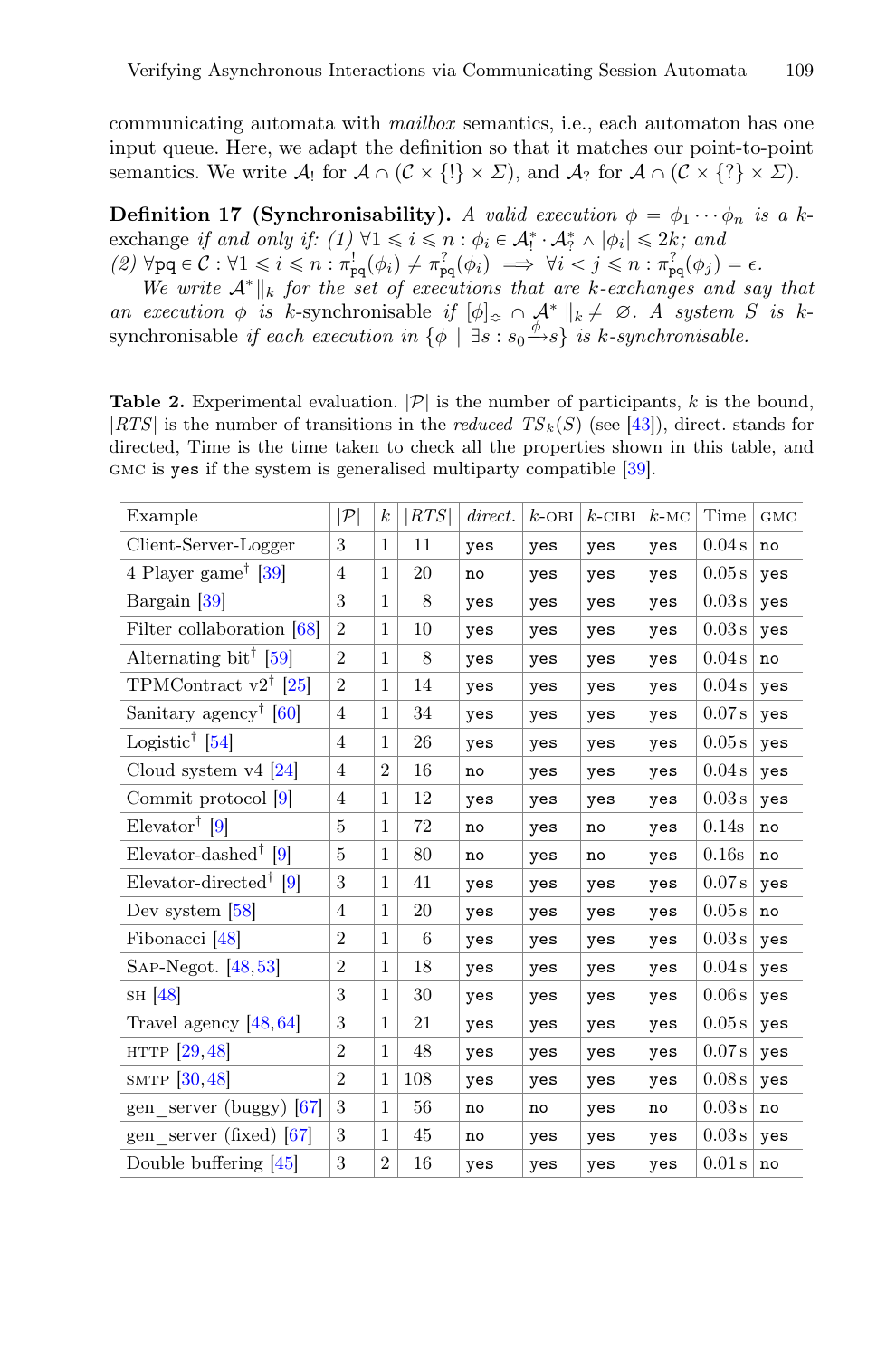Condition (1) says that execution  $\phi$  should be a sequence of an arbitrary number of send-receive phases, where each phase consists of at most  $2k$  actions. Condition (2) says that if a message is not received in the phase in which it is sent, then it cannot be received in  $\phi$ . Observe that the bound k is on the number of actions (over possibly different channels) in a phase rather than the number of pending messages in a given channel.

<span id="page-13-1"></span>*Example 9.* The system below (left) is 1-MC and  $\exists$ (S)-1-bounded, but it is *not* k-synchronisable for any k. The subsequences of send-receive actions in the  $\infty$ equivalent executions below are highlighted (right).

$$
\begin{array}{ccc} M_{\mathbf{p}}: & \underset{\mathbf{p}\in\mathbb{C}^{1}}{\mathop{\rm{ord}}\,} \mathbb{P}^{1}_{\mathbf{p}} \xrightarrow{\mathbf{p}}_{\mathbf{p}} \mathbb{P}^{2}_{\mathbf{p}} \xrightarrow{\mathbf{p}}_{\mathbf{p}} \mathbb{P}^{2}_{\mathbf{p}} \xrightarrow{\mathbf{p}}_{\mathbf{p}} \mathbb{P}^{2}_{\mathbf{p}} \xrightarrow{\mathbf{p}}_{\mathbf{p}} \mathbb{P}^{2}_{\mathbf{p}} \xrightarrow{\mathbf{p}}_{\mathbf{p}} \mathbb{P}^{2}_{\mathbf{p}} \xrightarrow{\mathbf{p}}_{\mathbf{p}} \mathbb{P}^{2}_{\mathbf{p}} \xrightarrow{\mathbf{p}}_{\mathbf{p}} \mathbb{P}^{2}_{\mathbf{p}} \xrightarrow{\mathbf{p}}_{\mathbf{p}} \mathbb{P}^{2}_{\mathbf{p}} \xrightarrow{\mathbf{p}}_{\mathbf{p}} \mathbb{P}^{2}_{\mathbf{p}} \xrightarrow{\mathbf{p}}_{\mathbf{p}} \mathbb{P}^{2}_{\mathbf{p}} \xrightarrow{\mathbf{p}}_{\mathbf{p}} \mathbb{P}^{2}_{\mathbf{p}} \xrightarrow{\mathbf{p}}_{\mathbf{p}} \mathbb{P}^{2}_{\mathbf{p}} \xrightarrow{\mathbf{p}}_{\mathbf{p}} \mathbb{P}^{2}_{\mathbf{p}} \xrightarrow{\mathbf{p}}_{\mathbf{p}} \mathbb{P}^{2}_{\mathbf{p}} \xrightarrow{\mathbf{p}}_{\mathbf{p}} \mathbb{P}^{2}_{\mathbf{p}} \xrightarrow{\mathbf{p}}_{\mathbf{p}} \mathbb{P}^{2}_{\mathbf{p}} \xrightarrow{\mathbf{p}}_{\mathbf{p}} \mathbb{P}^{2}_{\mathbf{p}} \xrightarrow{\mathbf{p}}_{\mathbf{p}} \mathbb{P}^{2}_{\mathbf{p}} \xrightarrow{\mathbf{p}}_{\mathbf{p}} \mathbb{P}^{2}_{\mathbf{p}} \xrightarrow{\mathbf{p}}_{\mathbf{p}} \mathbb{P}^{2}_{\mathbf{p}} \xrightarrow{\mathbf{p}}_{\mathbf{p}} \mathbb{P}^{2}_{\mathbf{p}} \xrightarrow{\mathbf{p}}_{\mathbf{p}} \mathbb{P}^{2}_{\mathbf{p}} \xrightarrow{\mathbf{p}}_{\mathbf{p}}
$$

Execution  $\phi_1$  is 1-bounded for  $s_0$ , but it is not a k-exchange since, e.g., *a* is received outside of the phase where it is sent. In  $\phi_2$ , message d is received outside of its sending phase. In the terminology of  $[9]$  $[9]$ , this system is not k-synchronisable because there is a "*receive-send dependency*" between the exchange of message *c* and *b*, i.e., p must receive *c* before it sends *b*. Hence, there is no k-exchange that is  $\approx$ -equivalent to  $\phi_1$  and  $\phi_2$ .

<span id="page-13-2"></span>**Theorem 7.** (1) If S is k-synchronisable, then it is  $\exists$ -k-bounded. (2) If S is k*synchronisable and has the eventual reception property, then it is* k*-exhaustive.*

Figure [5](#page-9-2) and Table [1](#page-11-0) summarise the results of Sect. [4](#page-9-0) wrt. k-OBI and IBI CSA. We note that any finite-state system is k-exhaustive (and  $\exists (S)$ -k-bounded) for sufficiently large  $k$ , while this does not hold for synchronisability, see Example [9.](#page-13-1)

## <span id="page-13-0"></span>5 Experimental Evaluation

We have implemented our theory in a tool  $[33]$  which takes two inputs: (i) a system of communicating automata and  $(ii)$  a bound MAX. The tool iteratively checks whether the system validates the premises of Theorem [1,](#page-7-0) until it succeeds or reaches  $k = \text{MAX}$ . We note that the k-OBI and IBI conditions are required for our soundness result (Theorem [1\)](#page-7-0), but are orthogonal for checking  $k$ -MC. Each condition is checked on a *reduced bounded transition system*, called  $RTS_k(S)$ . Each verification procedure for these conditions is implemented in Haskell using a simple (depth-first-search based) reachability check on the paths of  $RTS_k(S)$ . We give an (optimal) partial order reduction algorithm to construct  $RTS_k(S)$  in [\[43\]](#page-19-15) and show that it preserves our properties.

We have tested our tool on 20 examples taken from the literature, which are reported in Table [2.](#page-12-0) The table shows that the tool terminates virtually instantaneously on all examples. The table suggests that many systems are indeed <sup>k</sup>-mc and most can be easily adapted to validate bound independence. The last column refers to the gmc condition, a form of *synchronous* multiparty compat-ibility (SMC) introduced in [\[39\]](#page-19-11). The examples marked with  $\dagger$  have been slightly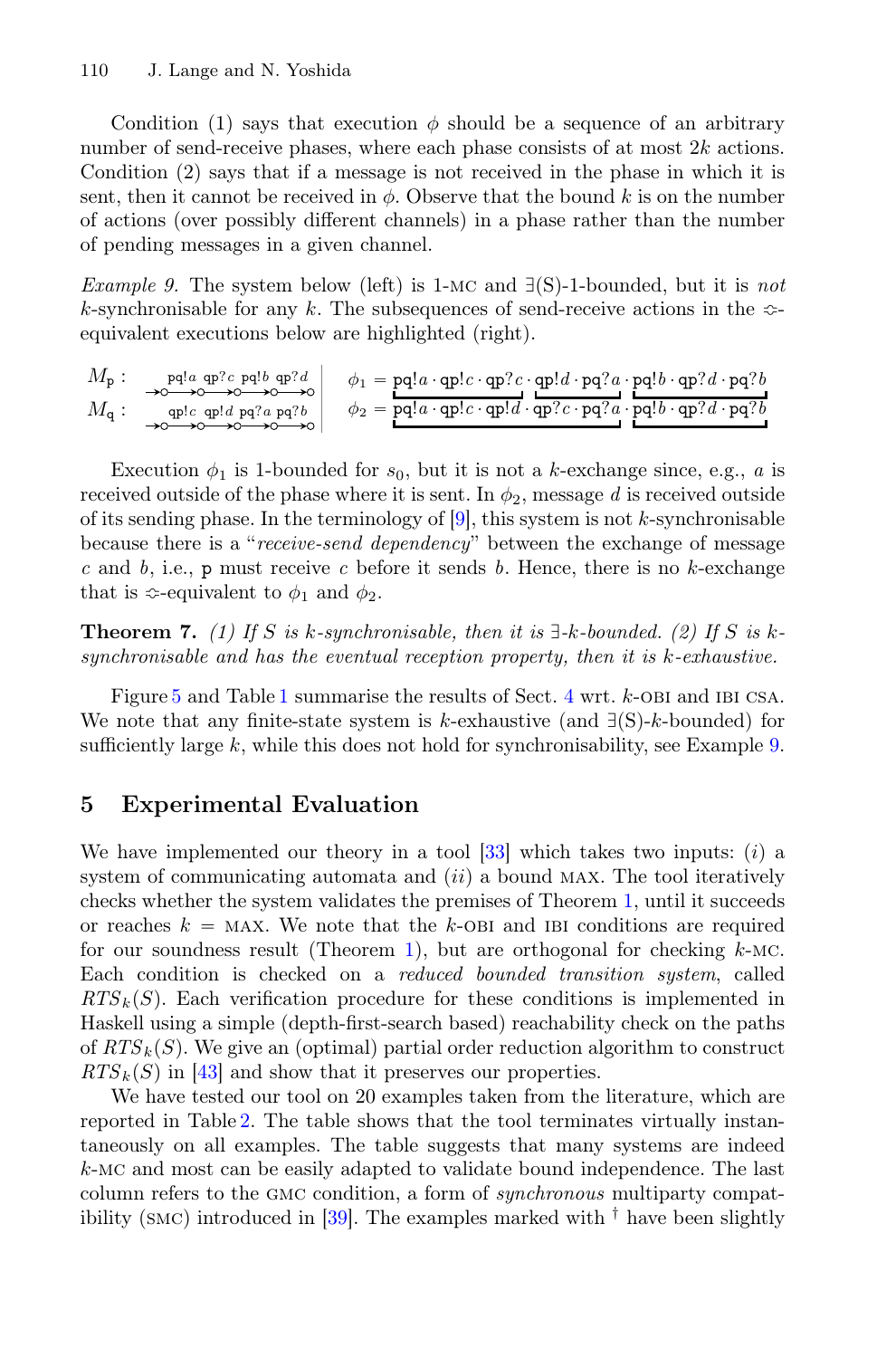modified to make them CSA that validate  $k$ -OBI and IBI. For instance, we take only one of the possible interleavings between mixed actions to remove mixed states (taking send action before receive action to preserve safety), see [\[43\]](#page-19-15).

We have assessed the scalability of our approach with automatically generated examples, which we report in Fig. [6.](#page-15-0) Each system considered in these benchmarks consists of 2m (directed) CSA for some  $m \ge 1$  such that  $S = (M_{p_i})_{1 \le i \le 2m}$ , and each automaton  $M_{p_i}$  is of the form (when i is *odd*):

$$
M_{p_1}: \xrightarrow{\text{p}_{i}p_{i+1}!a_1} \xrightarrow{\text{p}_{i}p_{i+1}!a_1} \xrightarrow{\text{p}_{i}p_{i+1}p_i?a_1} \xrightarrow{\text{p}_{i+1}p_i?a_1} \xrightarrow{\text{p}_{i+1}p_i?a_1} \xrightarrow{\text{p}_{i+1}p_i?a_n} \xrightarrow{\text{p}_{i+1}p_i?a_n}
$$

Each  $M_{p_i}$  sends k messages to participant  $p_{i+1}$ , then receives k messages from  $p_{i+1}$ . Each message is taken from an alphabet  $\{a_1, \ldots, a_n\}$   $(n \geq 1)$ .  $M_{p_i}$  has the same structure when i is *even*, but interacts with  $p_{i-1}$  instead. Observe that any system constructed in this way is k-MC for any  $k \ge 1$ ,  $n \ge 1$ , and  $m \ge 1$ . The shape of these systems allows us to assess how our approach fares in the worst case, i.e., large number of paths in  $RTS_k(S)$ . Figure [6](#page-15-0) gives the time taken for our tool to terminate (y axis) wrt. the number of transitions in  $RTS_k(S)$  where  $k$  is the least natural number for which the system is  $k$ -MC. The plot on the left in Fig. [6](#page-15-0) gives the timings when k is increasing (every increment from  $k = 2$  to  $k = 100$ ) with the other parameters fixed  $(n = 1 \text{ and } m = 5)$ . The middle plot gives the timings when m is increasing (every increment from  $m = 1$  to  $m = 26$ ) with  $k = 10$  and  $n = 1$ . The right-hand side plot gives the timings when n is increasing (every increment from  $n = 1$  to  $n = 10$ ) with  $k = 2$  and  $m = 1$ . The largest  $RTS_k(S)$  on which we have tested our tool has 12222 states and 22220 transitions, and the verification took under  $17 \text{ min}$  $17 \text{ min}$ .<sup>1</sup> Observe that partial order reduction mitigates the increasing size of the transition system on which  $k$ -MC is checked, e.g., these experiments show that parameters  $k$  and  $m$  have only a linear effect on the number of transitions (see horizontal distances between data points). However the number of transitions increases exponentially with  $n$  (since the number of paths in each automaton increases exponentially with  $n$ ).

## <span id="page-14-0"></span>6 Related Work

*Theory of communicating automata* Communicating automata were introduced, and shown to be Turing powerful, in the 1980s [\[10\]](#page-17-0) and have since then been studied extensively, namely through their connection with message sequence charts (MSC) [\[46\]](#page-19-12). Several works achieved decidability results by using bag or lossy channels [\[1](#page-17-11)[,2](#page-17-12)[,13](#page-17-13),[14\]](#page-17-14) or by restricting the topology of the network [\[36,](#page-18-15)[57\]](#page-19-20).

Existentially bounded communicating automata stand out because they preserve the fifo semantics of communicating automata, do not restrict the topology of the network, and include infinite state systems. Given a bound  $k$  and

<span id="page-14-1"></span><sup>1</sup> All the benchmarks in this paper were run on an 8-core Intel i7-7700 machine with 16 GB RAM running a 64-bit Linux.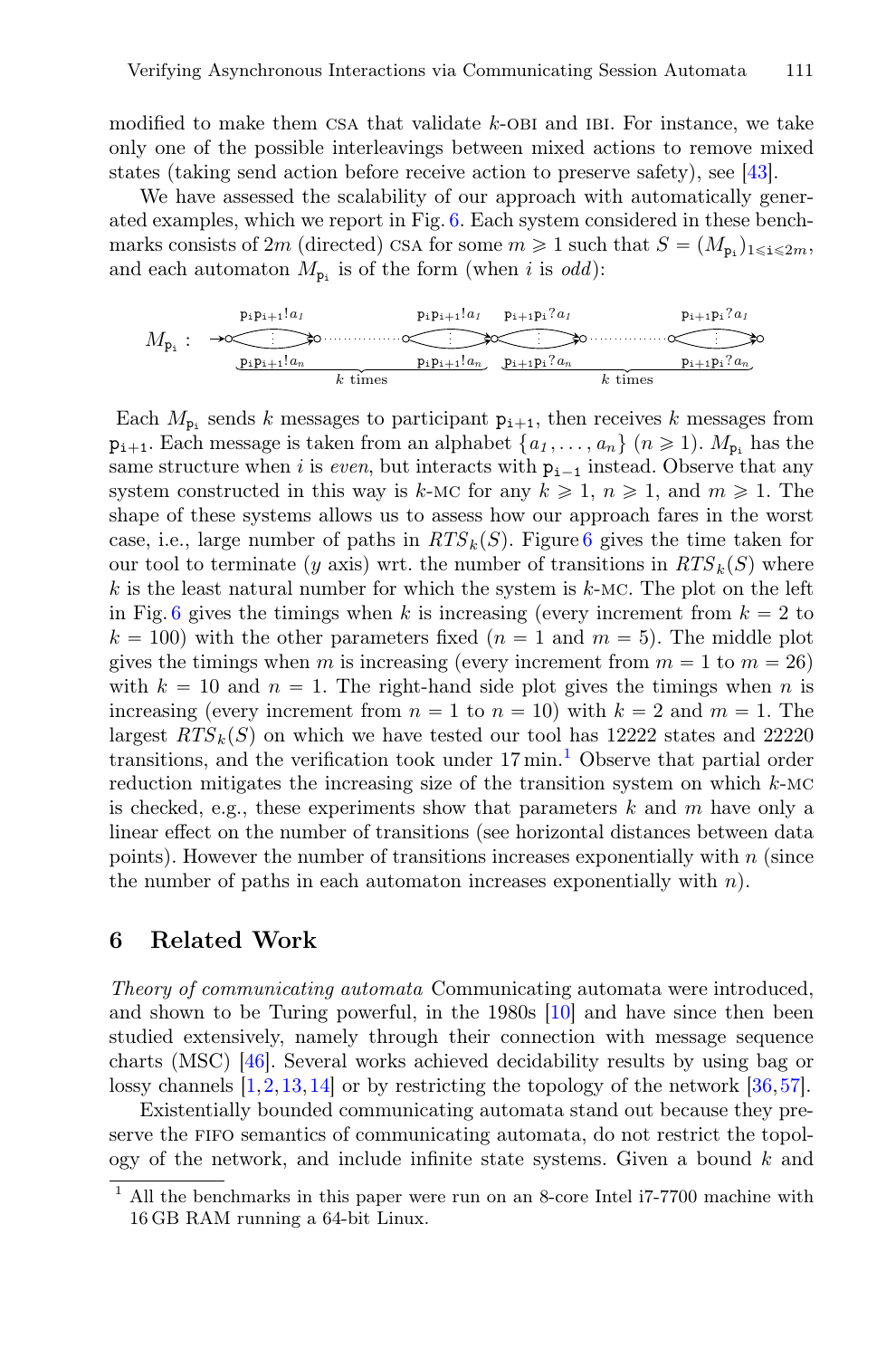

<span id="page-15-0"></span>Fig. 6. Benchmarks: increasing k (left), increasing m (middle), and increasing n (right).

an arbitrary system of (deterministic) communicating automata  $S$ , it is generally *undecidable* whether S is existentially k-bounded. However, the question becomes decidable (pspace-complete) when <sup>S</sup> has the stable property. The stable property is itself generally *undecidable* (it is called deadlock-freedom in [\[22](#page-18-7)[,35](#page-18-9)]). Hence this class is *not* directly applicable to the verification of message passing programs since its membership is overall undecidable. We have shown that  $k$ -OBI, IBI, and  $k$ -exhaustive CSA systems are (strictly) included in the class of existentially bounded systems. Hence, our work gives a sound *practical* procedure to check whether csa are existentially <sup>k</sup>-bounded. To the best of our knowledge, the only tools dedicated to the verification of (unbounded) communicating automata are McScM [\[26](#page-18-16)] and Chorgram [\[40\]](#page-19-21). Bouajjani et al. [\[9](#page-17-9)] study a variation of communicating automata with *mailboxes* (one input queue per automaton). They introduce the class of synchronisable systems and a procedure to check whether a system is k-synchronisable; it relies on executions consisting of k-bounded exchange phases. Given a system and a bound  $k$ , it is decidable (PSPACE-complete) whether its executions are equivalent to  $k$ -synchronous executions. Section  $4.3$  states that any k-synchronisable system which satisfies eventual reception is also k-exhaustive, see Theorem [7.](#page-13-2) In contrast to existential boundedness, synchronisability does not include all finite-state systems. Our characterisation result, based on local bound-agnosticity (Theorem [3\)](#page-8-0), is *unique* to k-exhaustivity. It does not apply to existential boundedness nor synchronisability, see, e.g., Example [7.](#page-10-2) The term "synchronizability" is used by Basu et al. [\[3,](#page-17-15)[4\]](#page-17-16) to refer to another verification procedure for communicating automata with mailboxes. Finkel and Lozes [\[19\]](#page-18-17) have shown that this notion of synchronizability is undecidable. We note that a system that is safe with a point-to-point semantics, may not be safe with a mailbox semantics (due to independent send actions), and vice-versa. For instance, the system in Fig. [2](#page-5-2) is safe when executed with mailbox semantics.

*Multiparty Compatibility and Programming Languages.* The first definition of multiparty compatibility appeared in [\[18,](#page-18-6) Definition 4.2], inspired by the work in [\[23](#page-18-18)], to characterise the relationship between global types and communicating automata. This definition was later adapted to the setting of communicating timed automata in [\[6](#page-17-5)]. Lange et al. [\[39\]](#page-19-11) introduced a generalised version of multiparty compatibility (gmc) to support communicating automata that feature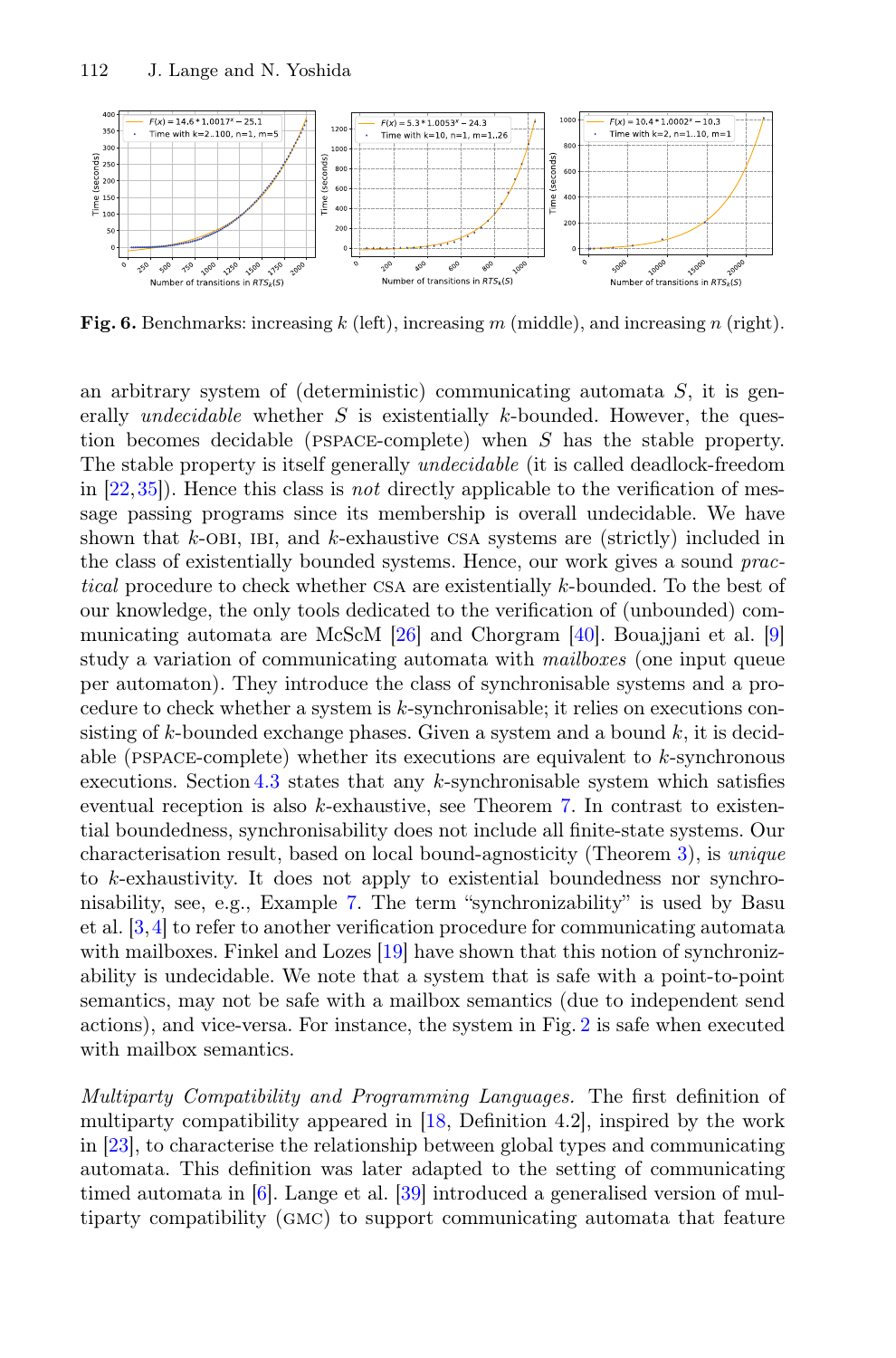mixed or non-directed states. Because our results apply to automata without mixed states,  $k$ -MC is not a strict extension of GMC, and GMC is not a strict extension of <sup>k</sup>-mc either, as it requires the existence of *synchronous* executions. In future work, we plan to develop an algorithm to synthesise representative choreographies from  $k$ -MC systems, using the algorithm in [\[39\]](#page-19-11).

The notion of multiparty compatibility is at the core of recent works that apply session types techniques to programming languages. Multiparty compatibility is used in [\[51](#page-19-6)] to detect deadlocks in Go programs, and in [\[30](#page-18-2)] to study the well-formedness of Scribble protocols [\[64\]](#page-20-9) through the compatibility of their projections. These protocols are used to generate various endpoint APIs that implement a Scribble specification [\[30,](#page-18-2)[31](#page-18-3)[,48](#page-19-3)], and to produce runtime monitoring tools  $[47, 49, 50]$  $[47, 49, 50]$  $[47, 49, 50]$ . Taylor et al.  $[67]$  use multiparty compatibility and choreography synthesis [\[39\]](#page-19-11) to automate the analysis of the gen\_server library of Erlang/OTP. We can transparently widen the set of safe programs captured by these tools by using  $k$ -MC instead of synchronous multiparty compatibility (smc). The <sup>k</sup>-mc condition corresponds to a much wider instance of the *abstract* safety invariant  $\varphi$  for session types defined in [\[63](#page-20-5)]. Indeed k-MC includes SMC (see [\[43](#page-19-15)]) and all finite-state systems (for  $k$  sufficiently large).

## <span id="page-16-0"></span>7 Conclusions

We have studied CSA via a new condition called  $k$ -exhaustivity. The  $k$ exhaustivity condition is  $(i)$  the basis for a wider notion of multiparty compatibility,  $k$ -MC, which captures asynchronous interactions and  $(ii)$  the first practical, empirically validated, sufficient condition for existential k-boundedness. We have shown that k-exhaustive systems are fully characterised by local boundagnosticity (each automaton behaves equivalently for any bound greater than or equal to  $k$ ). This is a key requirement for asynchronous message passing programming languages where the possibility of having infinitely many orphan messages is undesirable, in particular for Go and Rust which provide *bounded* communication channels.

For future work, we plan to extend our theory beyond csa. We believe that it is possible to support mixed states and states which do not satisfy ibi, as long as their outgoing transitions are independent (i.e., if they commute). Additionally, to make <sup>k</sup>-mc checking more efficient, we will elaborate heuristics to find optimal bounds and off-load the verification of <sup>k</sup>-mc to an off-the-shelf model checker.

Acknowledgements. We thank Laura Bocchi and Alceste Scalas for their comments, and David Castro and Nicolas Dilley for testing the artifact. This work is partially supported by EPSRC EP/K034413/1, EP/K011715/1, EP/L00058X/1, EP/N027833/1, and EP/N028201/1.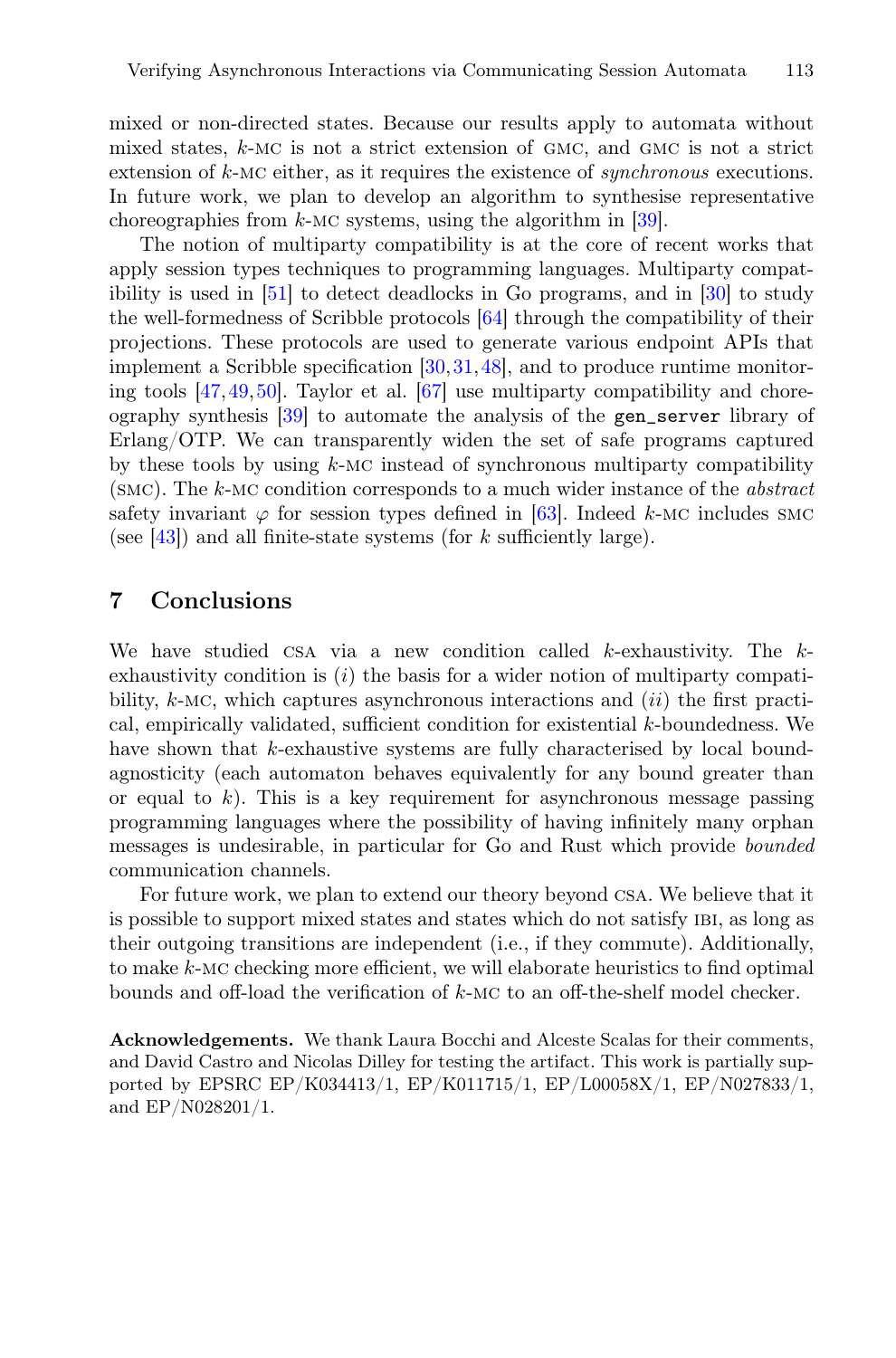# References

- <span id="page-17-11"></span>1. Abdulla, P.A., Bouajjani, A., Jonsson, B.: On-the-fly analysis of systems with unbounded, lossy FIFO channels. In: Hu, A.J., Vardi, M.Y. (eds.) CAV 1998. LNCS, vol. 1427, pp. 305–318. Springer, Heidelberg (1998). [https://doi.org/10.](https://doi.org/10.1007/BFb0028754) [1007/BFb0028754](https://doi.org/10.1007/BFb0028754)
- <span id="page-17-12"></span>2. Abdulla, P.A., Jonsson, B.: Verifying programs with unreliable channels. In: LICS 1993, pp. 160–170 (1993)
- <span id="page-17-15"></span>3. Basu, S., Bultan, T.: Automated choreography repair. In: Stevens, P., Wąsowski, A. (eds.) FASE 2016. LNCS, vol. 9633, pp. 13–30. Springer, Heidelberg (2016). [https://doi.org/10.1007/978-3-662-49665-7\\_2](https://doi.org/10.1007/978-3-662-49665-7_2)
- <span id="page-17-16"></span>4. Basu, S., Bultan, T., Ouederni, M.: Deciding choreography realizability. In: POPL 2012, pp. 191–202 (2012)
- <span id="page-17-4"></span>5. Bocchi, L., Chen, T., Demangeon, R., Honda, K., Yoshida, N.: Monitoring networks through multiparty session types. Theor. Comput. Sci. 669, 33–58 (2017)
- <span id="page-17-5"></span>6. Bocchi, L., Lange, J., Yoshida, N.: Meeting deadlines together. In: CONCUR 2015, pp. 283–296 (2015)
- <span id="page-17-8"></span>7. Bocchi, L., Yang, W., Yoshida, N.: Timed multiparty session types. In: Baldan, P., Gorla, D. (eds.) CONCUR 2014. LNCS, vol. 8704, pp. 419–434. Springer, Heidelberg (2014). [https://doi.org/10.1007/978-3-662-44584-6\\_29](https://doi.org/10.1007/978-3-662-44584-6_29)
- <span id="page-17-6"></span>8. Bollig, B., Kuske, D., Meinecke, I.: Propositional dynamic logic for message-passing systems. Log. Methods Comput. Sci.  $6(3)$  (2010). [https://lmcs.episciences.org/](https://lmcs.episciences.org/1057) [1057](https://lmcs.episciences.org/1057)
- <span id="page-17-9"></span>9. Bouajjani, A., Enea, C., Ji, K., Qadeer, S.: On the completeness of verifying message passing programs under bounded asynchrony. In: Chockler, H., Weissenbacher, G. (eds.) CAV 2018. LNCS, vol. 10982, pp. 372–391. Springer, Cham (2018). [https://doi.org/10.1007/978-3-319-96142-2\\_23](https://doi.org/10.1007/978-3-319-96142-2_23)
- <span id="page-17-0"></span>10. Brand, D., Zafiropulo, P.: On communicating finite-state machines. J. ACM 30(2), 323–342 (1983)
- <span id="page-17-1"></span>11. Castro, D., Hu, R., Jongmans, S., Ng, N., Yoshida, N.: Distributed programming using role-parametric session types in Go: statically-typed endpoint APIs for dynamically-instantiated communication structures. PACMPL 3(POPL), 29:1– 29:30 (2019)
- <span id="page-17-10"></span>12. Cécé, G., Finkel, A.: Verification of programs with half-duplex communication. Inf. Comput. 202(2), 166–190 (2005)
- <span id="page-17-13"></span>13. Cécé, G., Finkel, A., Iyer, S.P.: Unreliable channels are easier to verify than perfect channels. Inf. Comput. 124(1), 20–31 (1996)
- <span id="page-17-14"></span>14. Clemente, L., Herbreteau, F., Sutre, G.: Decidable topologies for communicating automata with FIFO and bag channels. In: Baldan, P., Gorla, D. (eds.) CONCUR 2014. LNCS, vol. 8704, pp. 281–296. Springer, Heidelberg (2014). [https://doi.org/](https://doi.org/10.1007/978-3-662-44584-6_20) [10.1007/978-3-662-44584-6\\_20](https://doi.org/10.1007/978-3-662-44584-6_20)
- <span id="page-17-7"></span>15. Coppo, M., Dezani-Ciancaglini, M., Padovani, L., Yoshida, N.: A gentle introduction to multiparty asynchronous session types. In: Bernardo, M., Johnsen, E.B. (eds.) SFM 2015. LNCS, vol. 9104, pp. 146–178. Springer, Cham (2015). [https://](https://doi.org/10.1007/978-3-319-18941-3_4) [doi.org/10.1007/978-3-319-18941-3\\_4](https://doi.org/10.1007/978-3-319-18941-3_4)
- <span id="page-17-2"></span>16. Demangeon, R., Honda, K., Hu, R., Neykova, R., Yoshida, N.: Practical interruptible conversations: distributed dynamic verification with multiparty session types and Python. Form. Methods Syst. Des. 46(3), 197–225 (2015)
- <span id="page-17-3"></span>17. Deniélou, P.-M., Yoshida, N.: Multiparty session types meet communicating automata. In: Seidl, H. (ed.) ESOP 2012. LNCS, vol. 7211, pp. 194–213. Springer, Heidelberg (2012). [https://doi.org/10.1007/978-3-642-28869-2\\_10](https://doi.org/10.1007/978-3-642-28869-2_10)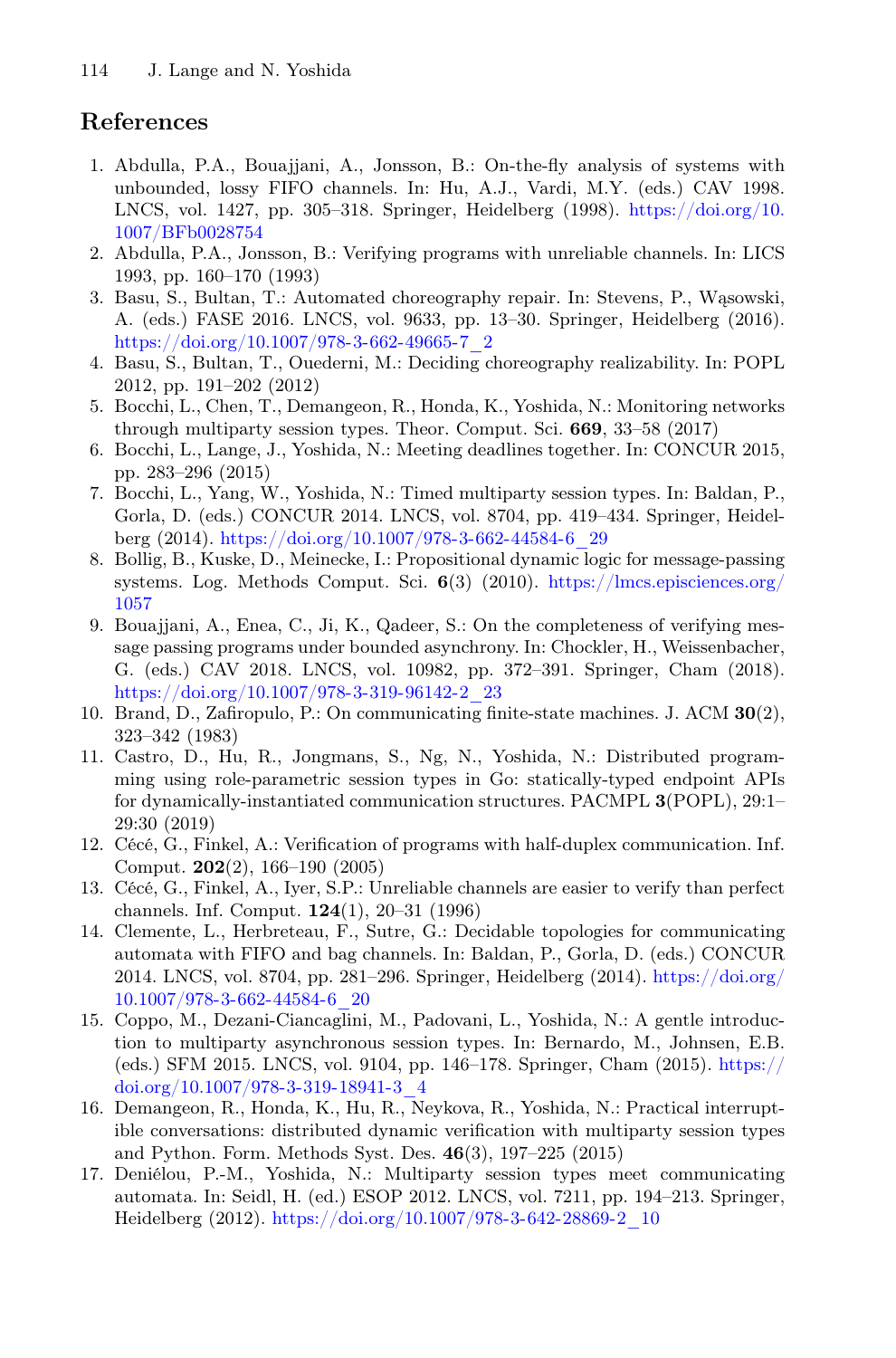- <span id="page-18-6"></span>18. Deniélou, P.-M., Yoshida, N.: Multiparty compatibility in communicating automata: characterisation and synthesis of global session types. In: Fomin, F.V., Freivalds, R., Kwiatkowska, M., Peleg, D. (eds.) ICALP 2013. LNCS, vol. 7966, pp. 174–186. Springer, Heidelberg (2013). [https://doi.org/10.1007/978-3-642-39212-](https://doi.org/10.1007/978-3-642-39212-2_18) [2\\_18](https://doi.org/10.1007/978-3-642-39212-2_18)
- <span id="page-18-17"></span>19. Finkel, A., Lozes, É.: Synchronizability of communicating finite state machines is not decidable. In: ICALP 2017, pp. 122:1–122:14 (2017)
- <span id="page-18-11"></span>20. Finkel, A., McKenzie, P.: Verifying identical communicating processes is undecidable. Theor. Comput. Sci. 174(1–2), 217–230 (1997)
- <span id="page-18-8"></span>21. Genest, B., Kuske, D., Muscholl, A.: A Kleene theorem and model checking algorithms for existentially bounded communicating automata. Inf. Comput.  $204(6)$ , 920–956 (2006)
- <span id="page-18-7"></span>22. Genest, B., Kuske, D., Muscholl, A.: On communicating automata with bounded channels. Fundam. Inform. 80(1–3), 147–167 (2007)
- <span id="page-18-18"></span>23. Gouda, M.G., Manning, E.G., Yu, Y.: On the progress of communications between two finite state machines. Inf. Control 63(3), 200–216 (1984)
- <span id="page-18-13"></span>24. Güdemann, M., Salaün, G., Ouederni, M.: Counterexample guided synthesis of monitors for realizability enforcement. In: Chakraborty, S., Mukund, M. (eds.) ATVA 2012. LNCS, pp. 238–253. Springer, Heidelberg (2012). [https://doi.org/10.](https://doi.org/10.1007/978-3-642-33386-6_20) [1007/978-3-642-33386-6\\_20](https://doi.org/10.1007/978-3-642-33386-6_20)
- <span id="page-18-12"></span>25. Hallé, S., Bultan, T.: Realizability analysis for message-based interactions using shared-state projections. In: SIGSOFT 2010, pp. 27–36 (2010)
- <span id="page-18-16"></span>26. Heußner, A., Le Gall, T., Sutre, G.: McScM: a general framework for the verification of communicating machines. In: Flanagan, C., König, B. (eds.) TACAS 2012. LNCS, vol. 7214, pp. 478–484. Springer, Heidelberg (2012). [https://doi.org/](https://doi.org/10.1007/978-3-642-28756-5_34) [10.1007/978-3-642-28756-5\\_34](https://doi.org/10.1007/978-3-642-28756-5_34)
- <span id="page-18-1"></span>27. Honda, K., Vasconcelos, V.T., Kubo, M.: Language primitives and type discipline for structured communication-based programming. In: Hankin, C. (ed.) ESOP 1998. LNCS, vol. 1381, pp. 122–138. Springer, Heidelberg (1998). [https://doi.org/](https://doi.org/10.1007/BFb0053567) [10.1007/BFb0053567](https://doi.org/10.1007/BFb0053567)
- <span id="page-18-0"></span>28. Honda, K., Yoshida, N., Carbone, M.: Multiparty asynchronous session types. In: POPL 2008, pp. 273–284 (2008)
- <span id="page-18-14"></span>29. Hu, R.: Distributed programming using Java APIs generated from session types. In: Behavioural Types: Trom Theory to Tools. River Publishers, June 2017
- <span id="page-18-2"></span>30. Hu, R., Yoshida, N.: Hybrid session verification through endpoint API generation. In: Stevens, P., Wąsowski, A. (eds.) FASE 2016. LNCS, vol. 9633, pp. 401–418. Springer, Heidelberg (2016). [https://doi.org/10.1007/978-3-662-49665-7\\_24](https://doi.org/10.1007/978-3-662-49665-7_24)
- <span id="page-18-3"></span>31. Hu, R., Yoshida, N.: Explicit connection actions in multiparty session types. In: FASE 2017, pp. 116–133 (2017)
- <span id="page-18-5"></span>32. Jespersen, T.B.L., Munksgaard, P., Larsen, K.F.: Session types for Rust. In: WGP@ICFP 2015, pp. 13–22 (2015)
- <span id="page-18-10"></span>33. KMC tool (2019). <https://bitbucket.org/julien-lange/kmc-cav19>
- <span id="page-18-4"></span>34. Kouzapas, D., Dardha, O., Perera, R., Gay, S.J.: Typechecking protocols with Mungo and StMungo. In: PPDP 2016, pp. 146–159 (2016)
- <span id="page-18-9"></span>35. Kuske, D., Muscholl, A.: Communicating automata (2014). [http://eiche.theoinf.](http://eiche.theoinf.tu-ilmenau.de/kuske/Submitted/cfm-final.pdf) [tu-ilmenau.de/kuske/Submitted/cfm-final.pdf](http://eiche.theoinf.tu-ilmenau.de/kuske/Submitted/cfm-final.pdf)
- <span id="page-18-15"></span>36. La Torre, S., Madhusudan, P., Parlato, G.: Context-bounded analysis of concurrent queue systems. In: Ramakrishnan, C.R., Rehof, J. (eds.) TACAS 2008. LNCS, vol. 4963, pp. 299–314. Springer, Heidelberg (2008). [https://doi.org/10.1007/978-](https://doi.org/10.1007/978-3-540-78800-3_21) [3-540-78800-3\\_21](https://doi.org/10.1007/978-3-540-78800-3_21)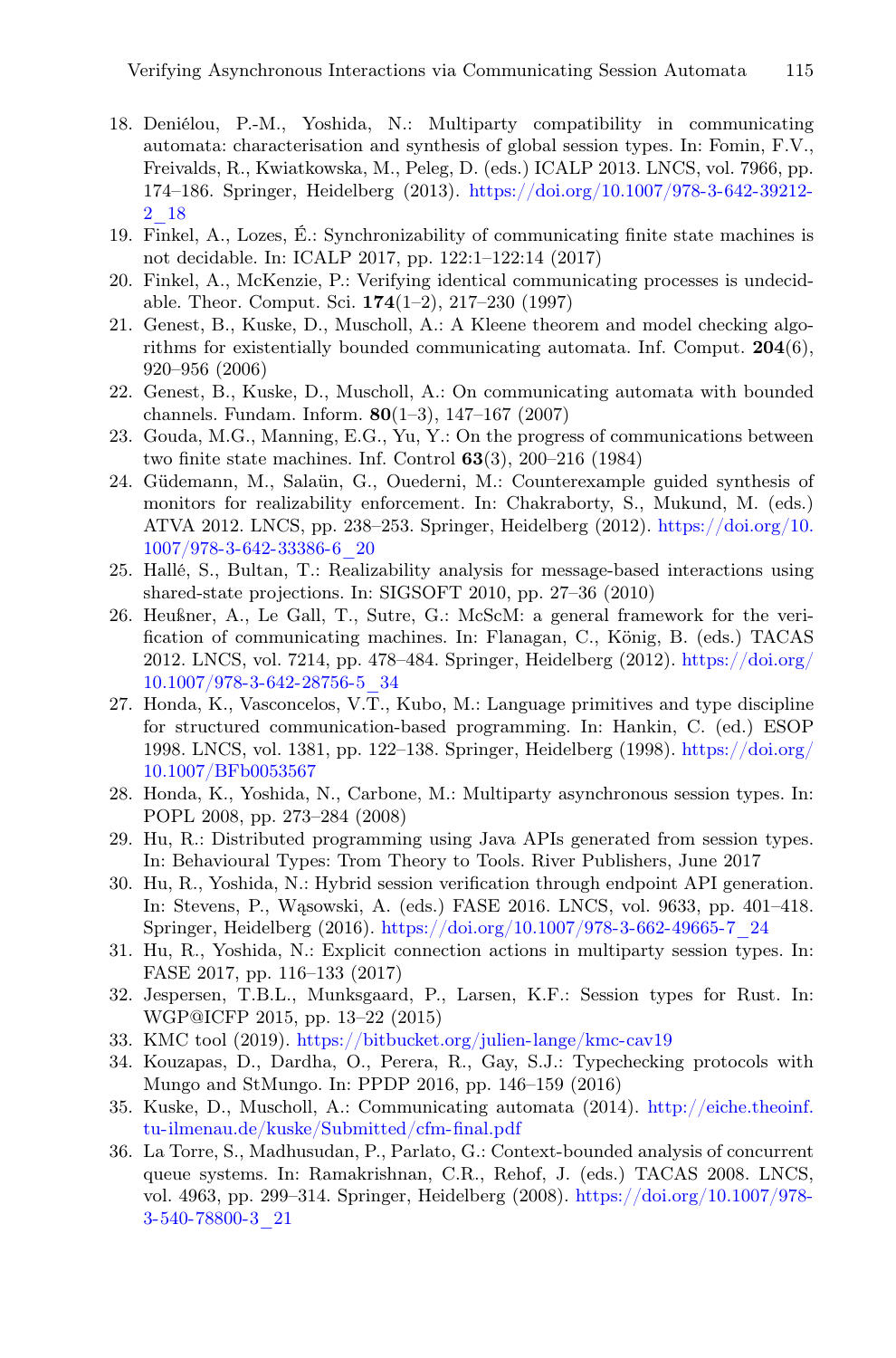- <span id="page-19-4"></span>37. Lange, J., Ng, N., Toninho, B., Yoshida, N.: Fencing off Go: liveness and safety for channel-based programming. In: POPL 2017, pp. 748–761 (2017)
- <span id="page-19-5"></span>38. Lange, J., Ng, N., Toninho, B., Yoshida, N.: A static verification framework for message passing in Go using behavioural types. In: ICSE 2018. ACM (2018)
- <span id="page-19-11"></span>39. Lange, J., Tuosto, E., Yoshida, N.: From communicating machines to graphical choreographies. In: POPL 2015, pp. 221–232 (2015)
- <span id="page-19-21"></span>40. Lange, J., Tuosto, E., Yoshida, N.: A tool for choreography-based analysis of message-passing software. In: Behavioural Types: from Theory to Tools. River Publishers, June 2017
- <span id="page-19-13"></span>41. Lange, J., Yoshida, N.: Characteristic formulae for session types. In: Chechik, M., Raskin, J.-F. (eds.) TACAS 2016. LNCS, vol. 9636, pp. 833–850. Springer, Heidelberg (2016). [https://doi.org/10.1007/978-3-662-49674-9\\_52](https://doi.org/10.1007/978-3-662-49674-9_52)
- <span id="page-19-14"></span>42. Lange, J., Yoshida, N.: On the undecidability of asynchronous session subtyping. In: Esparza, J., Murawski, A.S. (eds.) FoSSaCS 2017. LNCS, vol. 10203, pp. 441– 457. Springer, Heidelberg (2017). [https://doi.org/10.1007/978-3-662-54458-7\\_26](https://doi.org/10.1007/978-3-662-54458-7_26)
- <span id="page-19-15"></span>43. Lange, J., Yoshida, N.: Verifying asynchronous interactions via communicating session automata. CoRR, abs/1901.09606 (2019). <https://arxiv.org/abs/1901.09606>
- <span id="page-19-0"></span>44. Lindley, S., Morris, J.G.: Embedding session types in Haskell. In: Haskell 2016, pp. 133–145 (2016)
- <span id="page-19-19"></span>45. Mostrous, D., Yoshida, N., Honda, K.: Global principal typing in partially commutative asynchronous sessions. In: Castagna, G. (ed.) ESOP 2009. LNCS, vol. 5502, pp. 316–332. Springer, Heidelberg (2009). [https://doi.org/10.1007/978-3-](https://doi.org/10.1007/978-3-642-00590-9_23) [642-00590-9\\_23](https://doi.org/10.1007/978-3-642-00590-9_23)
- <span id="page-19-12"></span>46. Muscholl, A.: Analysis of communicating automata. In: Dediu, A.-H., Fernau, H., Martín-Vide, C. (eds.) LATA 2010. LNCS, vol. 6031, pp. 50–57. Springer, Heidelberg (2010). [https://doi.org/10.1007/978-3-642-13089-2\\_4](https://doi.org/10.1007/978-3-642-13089-2_4)
- <span id="page-19-9"></span>47. Neykova, R., Bocchi, L., Yoshida, N.: Timed runtime monitoring for multiparty conversations. In: FAOC, pp. 1–34 (2017)
- <span id="page-19-3"></span>48. Neykova, R., Hu, R., Yoshida, N., Abdeljallal, F.: A session type provider: compiletime API generation for distributed protocols with interaction refinements in Ft. In: CC 2018. ACM (2018)
- <span id="page-19-2"></span>49. Neykova, R., Yoshida, N.: Let it recover: multiparty protocol-induced recovery. In: CC 2017, pp. 98–108. ACM (2017)
- <span id="page-19-10"></span>50. Neykova, R., Yoshida, N.: Multiparty session actors. In: LMCS, pp. 13:1–30 (2017)
- <span id="page-19-6"></span>51. Ng, N., Yoshida, N.: Static deadlock detection for concurrent Go by global session graph synthesis. In: CC 2016, pp. 174–184 (2016)
- <span id="page-19-8"></span>52. Ng, N., Yoshida, N., Honda, K.: Multiparty session C: safe parallel programming with message optimisation. In: Furia, C.A., Nanz, S. (eds.) TOOLS 2012. LNCS, vol. 7304, pp. 202–218. Springer, Heidelberg (2012). [https://doi.org/10.1007/978-](https://doi.org/10.1007/978-3-642-30561-0_15) [3-642-30561-0\\_15](https://doi.org/10.1007/978-3-642-30561-0_15)
- <span id="page-19-18"></span>53. Ocean Observatories Initiative. <www.oceanobservatories.org>
- <span id="page-19-16"></span>54. OMG: Business Process Model and Notation (2018). [https://www.omg.org/spec/](https://www.omg.org/spec/BPMN/2.0/) [BPMN/2.0/](https://www.omg.org/spec/BPMN/2.0/)
- <span id="page-19-1"></span>55. Orchard, D.A., Yoshida, N.: Effects as sessions, sessions as effects. In: POPL 2016, pp. 568–581 (2016)
- <span id="page-19-7"></span>56. Padovani, L.: A simple library implementation of binary sessions. J. Funct. Program. 27, e4 (2017)
- <span id="page-19-20"></span>57. Peng, W., Purushothaman, S.: Analysis of a class of communicating finite state machines. Acta Inf. 29(6/7), 499–522 (1992)
- <span id="page-19-17"></span>58. Perera, R., Lange, J., Gay, S.J.: Multiparty compatibility for concurrent objects. In: PLACES 2016, pp. 73–82 (2016)